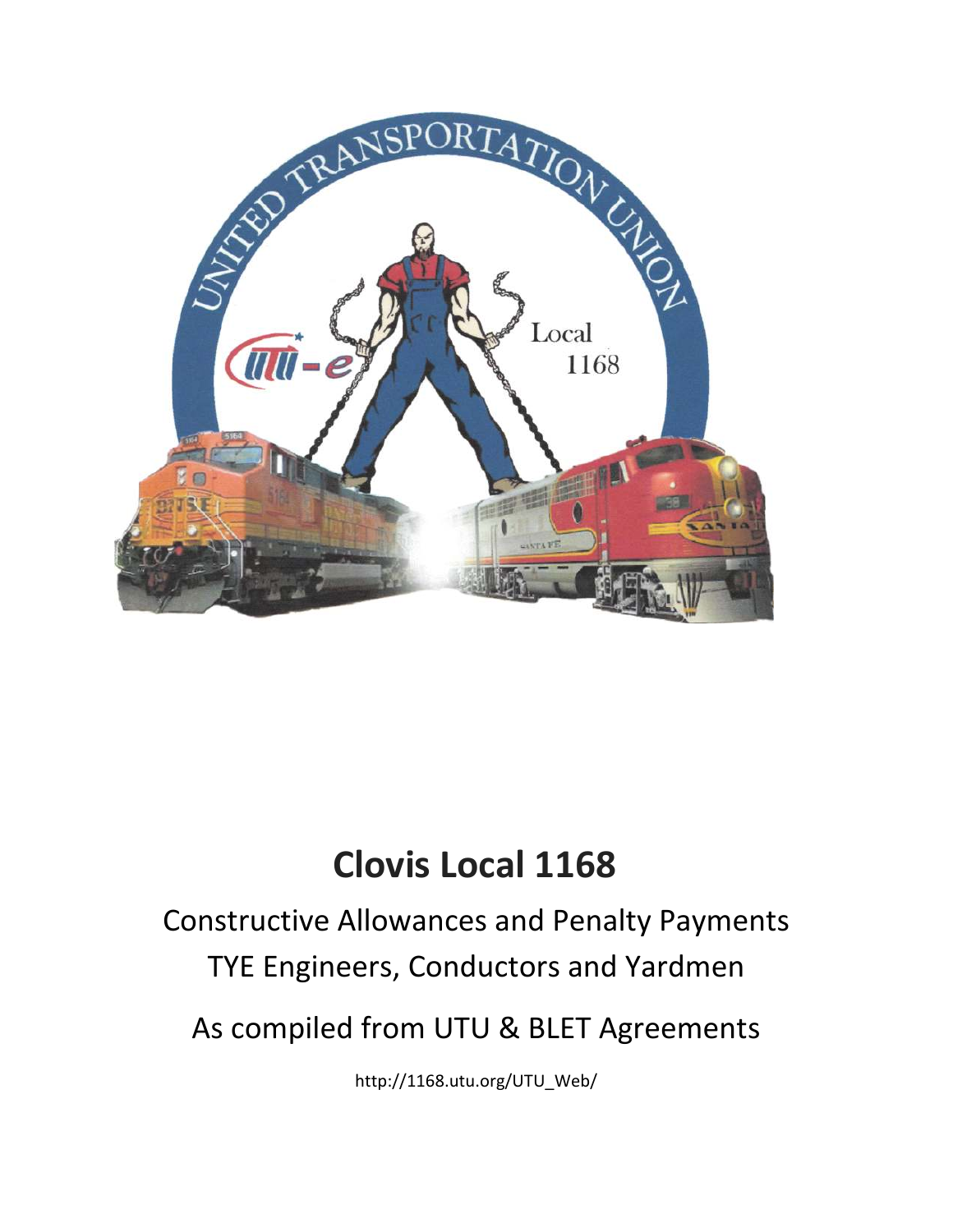#### **TABLE OF CONTENTS**

|                 | Code | Page                |
|-----------------|------|---------------------|
|                 |      | 3                   |
|                 |      | 4                   |
|                 |      | 4                   |
|                 |      | 4                   |
|                 |      | 5                   |
|                 |      |                     |
|                 |      | 7                   |
|                 |      | 7                   |
|                 |      |                     |
|                 |      | 9                   |
|                 |      | 10                  |
|                 |      | 11                  |
|                 |      | 11                  |
|                 |      | 12                  |
|                 |      |                     |
|                 |      |                     |
|                 |      | 14                  |
|                 |      | 15                  |
|                 |      | 15                  |
|                 |      | 16                  |
|                 |      | 16                  |
|                 |      | 16                  |
|                 |      | 17                  |
|                 |      | 18                  |
|                 |      | 18                  |
|                 |      |                     |
|                 |      | 19                  |
|                 |      |                     |
|                 |      | 17                  |
|                 |      | 20                  |
|                 |      | 20                  |
| Trading Trains. |      | $\ldots$ (TT) 20,22 |
|                 |      | 22                  |
|                 |      | 22                  |
|                 |      | 22                  |
|                 |      | 23                  |
|                 |      | 23                  |
|                 |      | 23                  |
|                 |      |                     |
| Incidentals &   |      |                     |
|                 |      | 23                  |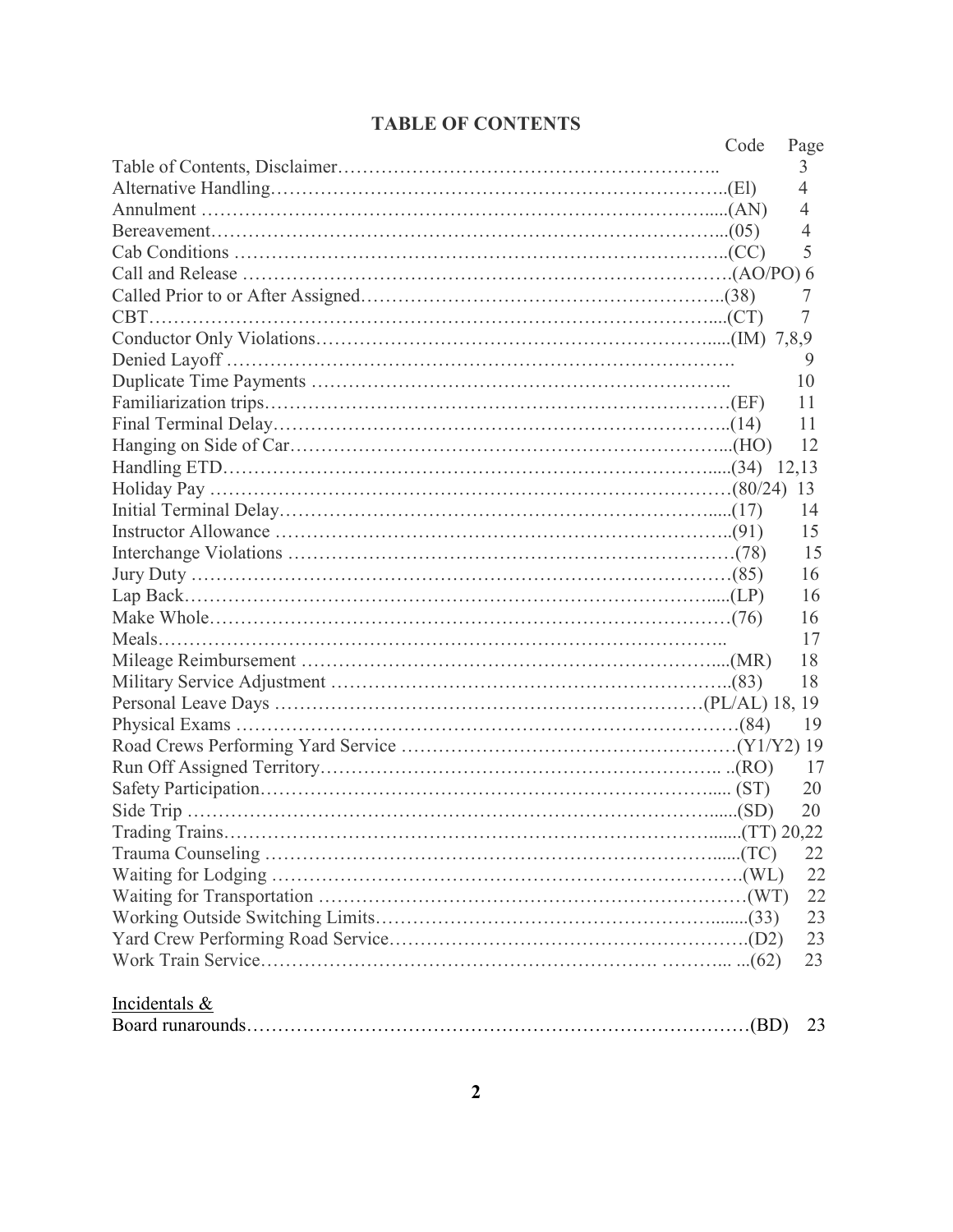#### **TABLE OF CONTENTS** Continued

| Code Page |
|-----------|
| 24        |
| 24        |
| - 24      |
|           |
| 26, 27    |
| 27        |
|           |
|           |
|           |
| 32-35     |
|           |

Things to remember when submitting claims are, to be sure to explain what all work was performed, what caused the mishandling. Be specific and give as much information as possible on all your claims. Be sure to list car numbers, track numbers times and all pertinent information. Remember to use and answer the 5 W's and you will pretty well have All you need for a good claim. On Conductor only violations where you are claiming one way miles of what a brakeman would have made had he been a part of the crew, be sure to list all moves made that qualifies for the conductor only violation, even if you have to list each one by number, the following is a simple example but it does show four (4) distinctive moves. **There are examples of various claims in the last 2 pages of this booklet**.

- 1. Picked up 6 cars out of 106 track BN1234 thru ATSF 456
- 2. Set out 3 cars to track 123 CITX 222 thru BN 22223
- 3. Picked up unit BNSF 5633 from stub track 3 and placed in the train consist.
- 4. Picked up 2 cars at Cloy siding ATSF 2222, and ATSF 3333

| <b>WHO</b>   | who instructed you to do the work?                               |
|--------------|------------------------------------------------------------------|
| <b>WHAT</b>  | what work was performed, what mishandling occurred?              |
| <b>WHEN</b>  | when did you do the work or when did the occurrence happen?      |
| <b>WHERE</b> | where did you do the work or where the board runaround happened? |
| <b>WHY</b>   | why are you doing the work or why were you mishandled?           |

Disclaimer — this document is provided as an educational aid to our members. There are, in many cases, local agreements that modify or replace the handling outlined in this document. In the event of a question regarding the interpretation or application of any of the items contained herein, please contact your Local Chairman.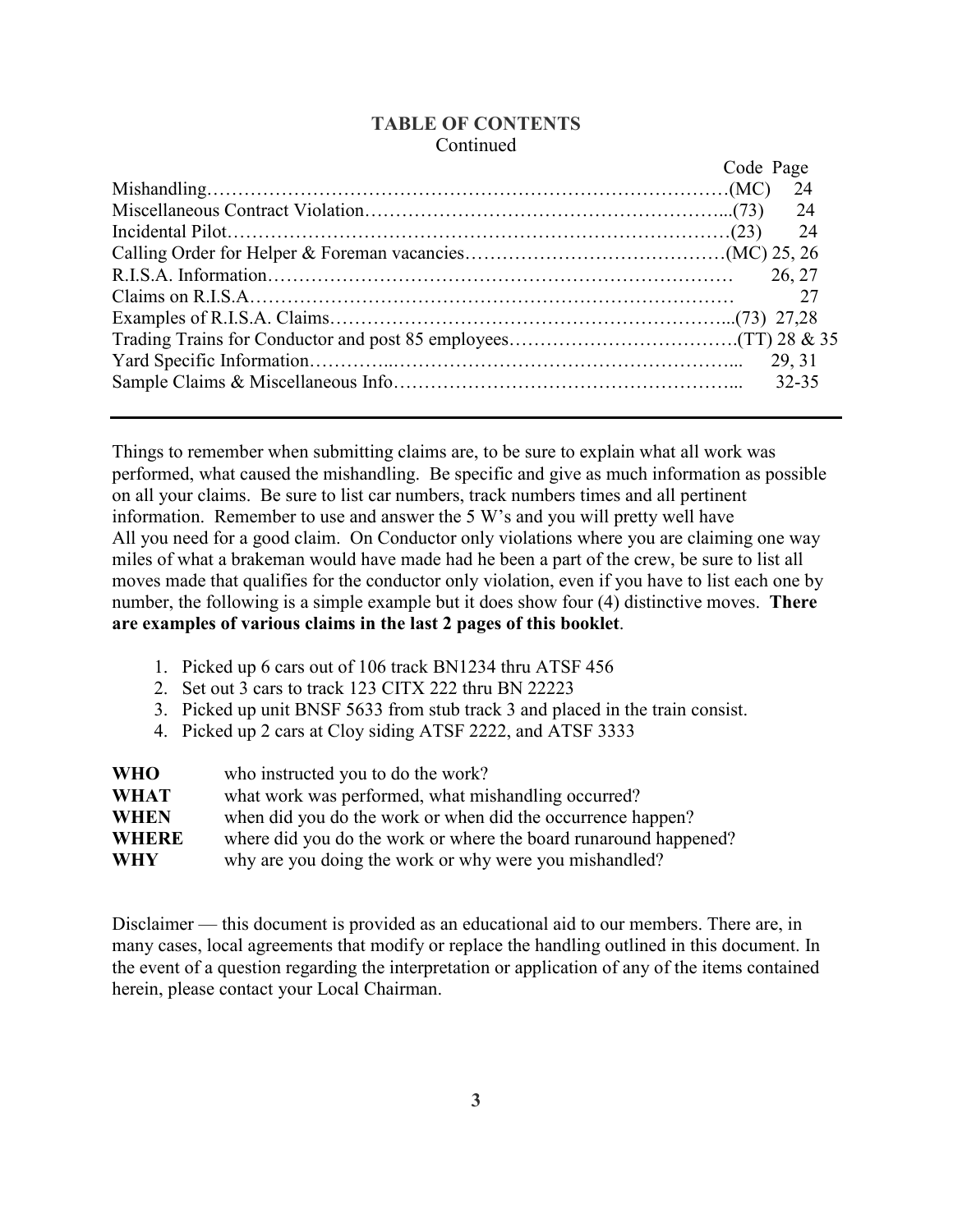# **Alternative Handling (EI) Engineer & Conductor**

(See Memorandum of Agreement, Feb. 6, 2002, i.e. *Safety Summit Agreement)* 

Alternative handling is a non-punitive response to rule violations that includes training and other non-disciplinary measures. This code is used when employees who are subject to discipline for rules violations may opt for alternative handling under certain conditions.

**Payment** - Less than 4 hours will be a minimum of  $1/2$  a basic day at the rate of last service performed. More than 4 hours = a min. of a basic day. If required to miss work, employee is compensated for actual lost earnings.

# **Annulment (AN)**

If an employee's job assignment (Local, Rd Switcher, Work Train or Yard job) is annulled and it is  **OT** A **HOLIDAY,** the employee should submit an annulment claim for all lost earnings.

If an employee's job assignment is annulled **ON** A **HOLIDAY** and the job is assigned to work more than 100 miles, the employee should submit an annulment claim for all lost earnings.

If an employee's job assignment is annulled **ON A HOLIDAY** and the job is assigned to work 100 miles or less, **SEE HOLIDAY RULES.**

## **Bereavement (05) Engineer, Conductor & Yardmen**

An employee who suffers the loss of a listed family member may take up to three (3) calendar days of paid leave. Payment will consist of up to three (3) basic days pay at the rate of the last service performed.

Employee must submit required documentation to Timekeeping for payment. See BNSF General Notices regarding the appropriate method of submitting documentation or contact your Timekeeper.

#### **Qualifying family members for Engineers are**:

| <b>Brother</b>          | <b>Sister</b>       | <b>Half Sister</b> | <b>Step Brother</b>          |
|-------------------------|---------------------|--------------------|------------------------------|
| <b>Parent</b>           | <b>Child</b>        | <b>Step Sister</b> | <b>Step Parent</b>           |
| Grandchild              | <b>Spouse</b>       | <b>Step Child</b>  | <b>Legally Adopted Child</b> |
| <b>Spouse's parents</b> | <b>Half Brother</b> |                    |                              |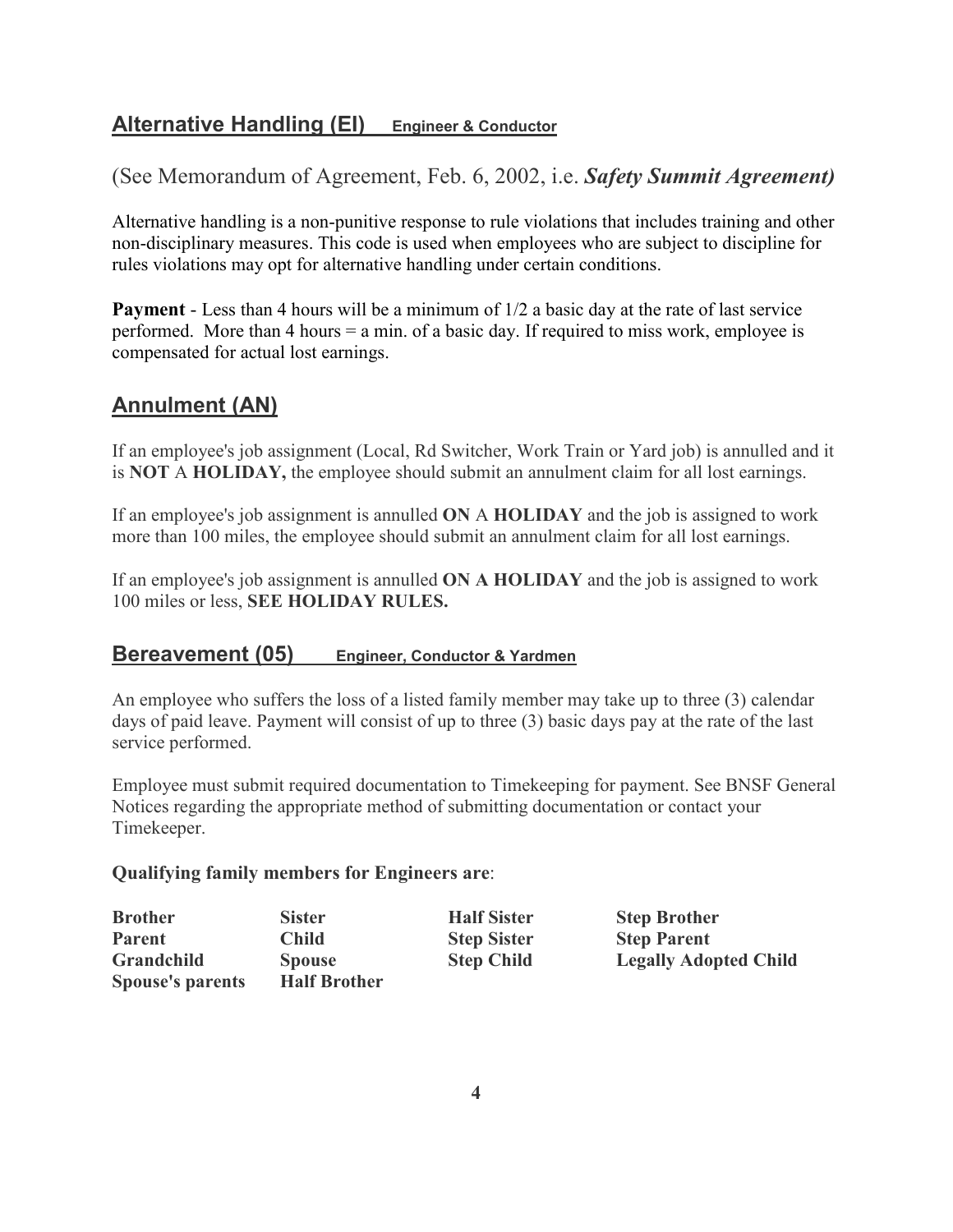**Qualifying family members for Conductors and Yardmen are**:

| <b>Brother</b>          | <b>Sister</b>       | <b>Half Sister</b>           | <b>Step Brother</b> |
|-------------------------|---------------------|------------------------------|---------------------|
| <b>Parent</b>           | <b>Child</b>        | <b>Step Sister</b>           | <b>Step Parent</b>  |
| <b>Spouse</b>           | <b>Step Child</b>   | <b>Legally Adopted Child</b> |                     |
| <b>Spouse's parents</b> | <b>Half Brother</b> |                              |                     |

## **Cab Conditions (CC) Engineer only**

By Agreement the Carrier is required to provide and maintain safe, sanitary and healthful cab conditions on locomotives. They have established procedures for monitoring cab conditions and expediting the reporting and correction of maintenance deficiencies (See Cab Condition Reporting- Quick Reference Guide). In order to qualify for payment, the employee must report the defect prior to departure and give the Carrier an opportunity to repair the defect or rearrange the locomotives. In General, the following items must be in good operating condition: (See ART XVII1986 Agreement BLET)

. Water coolers Cab lighting Heaters (in cold weather) Insulation and Weather-stripping Toilet facilities

When submitting a claim use code CC and enter all required data in the pop-up fields as in the following example:

**Unit ID & umber:** BNSF 5189 **Unit Defect:** Refrigerator inoperative **Boarding Time:** 0300 **Time Reported:** 0310 **Time Departed:** 0345 **Reported to: Trainmaster Jones Defect Description:** Refrigerator runs but does not cool.

 $Cab$  Condition claims  $= 2$  hour payment

Cab Conditions are not applicable to foreign locomotives.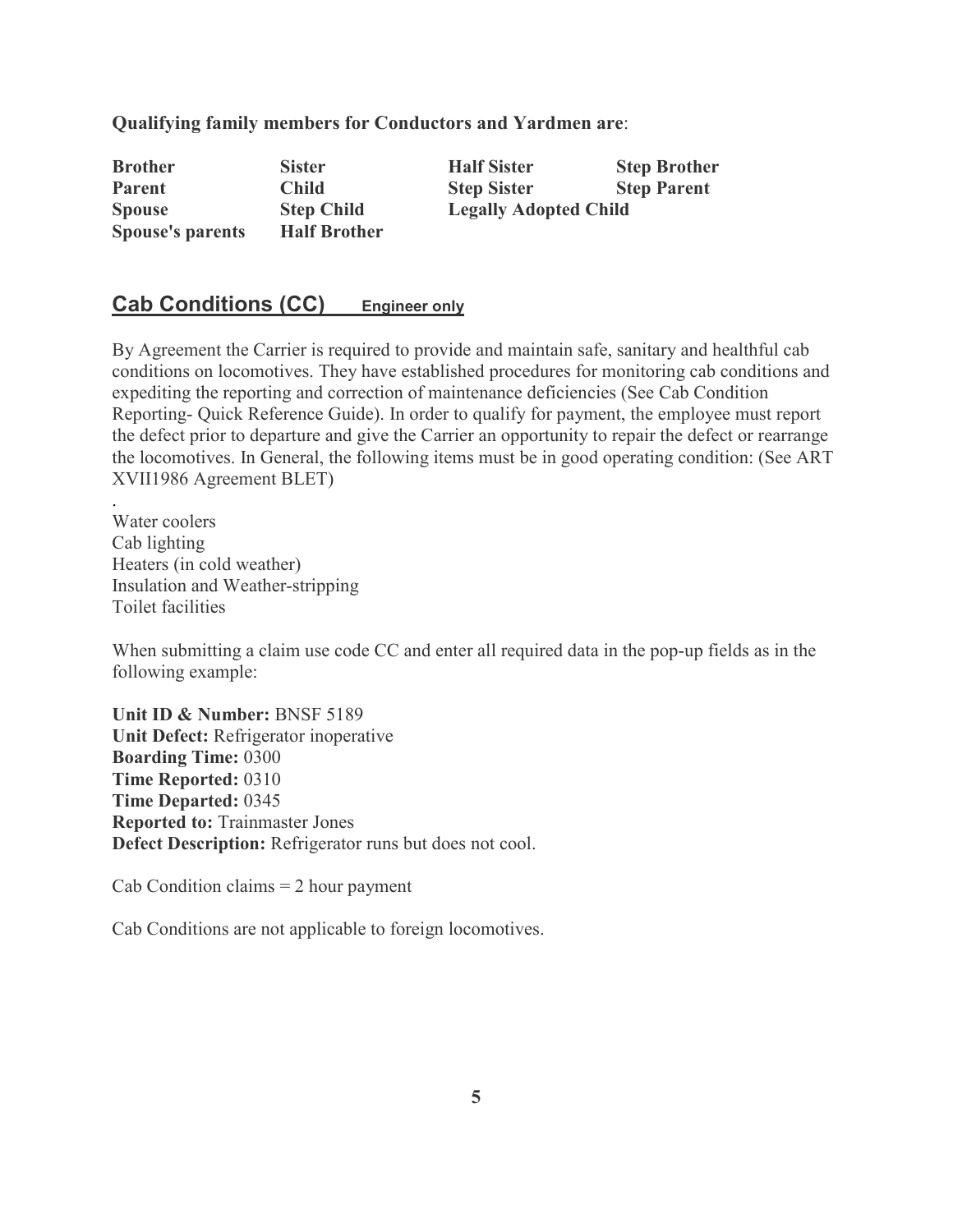## **Call and Release Engineer, Conductor & Yardmen**

# **AO - After On Duty**

#### NOTE: Check local run through agreements for variations.

E/W - If an engineer's call is cancelled after he goes on duty he is allowed a minimum day at the rate of service for which called.

N/S - If an engineer's call is cancelled with less than 4 hours on duty he is due 4 hours pay and will be held first out. If more than 4 hours he will be paid a basic day and be placed at foot of board.

Coast - If an engineer's call is cancelled and he performs service he is due a basic day. If he does not perform service he is due 2 hrs and 40 min. at the rate of service. If he remains on duty more than 2 hrs and 40 min. he will be paid a pro rata rate per hour until released. He will remain first out.

# **PO - Prior To On Duty**

NOTE: Check local run through agreements for variations.

E/W - An Engineer, Conductor or Yardman who is called and released **prior to leaving his calling place is due no compensation.** An Engineer, Conductor who is called, reports for duty, but is released prior to on duty time is entitled to 65 miles at the rate of service and shall remain first out. Yardmen are entitled to a basic day.

N/S - An engineer who is called and released prior to on duty time is due no compensation.

Coast -An engineer who is called and released prior to going on duty is entitled to 43 1/3 miles.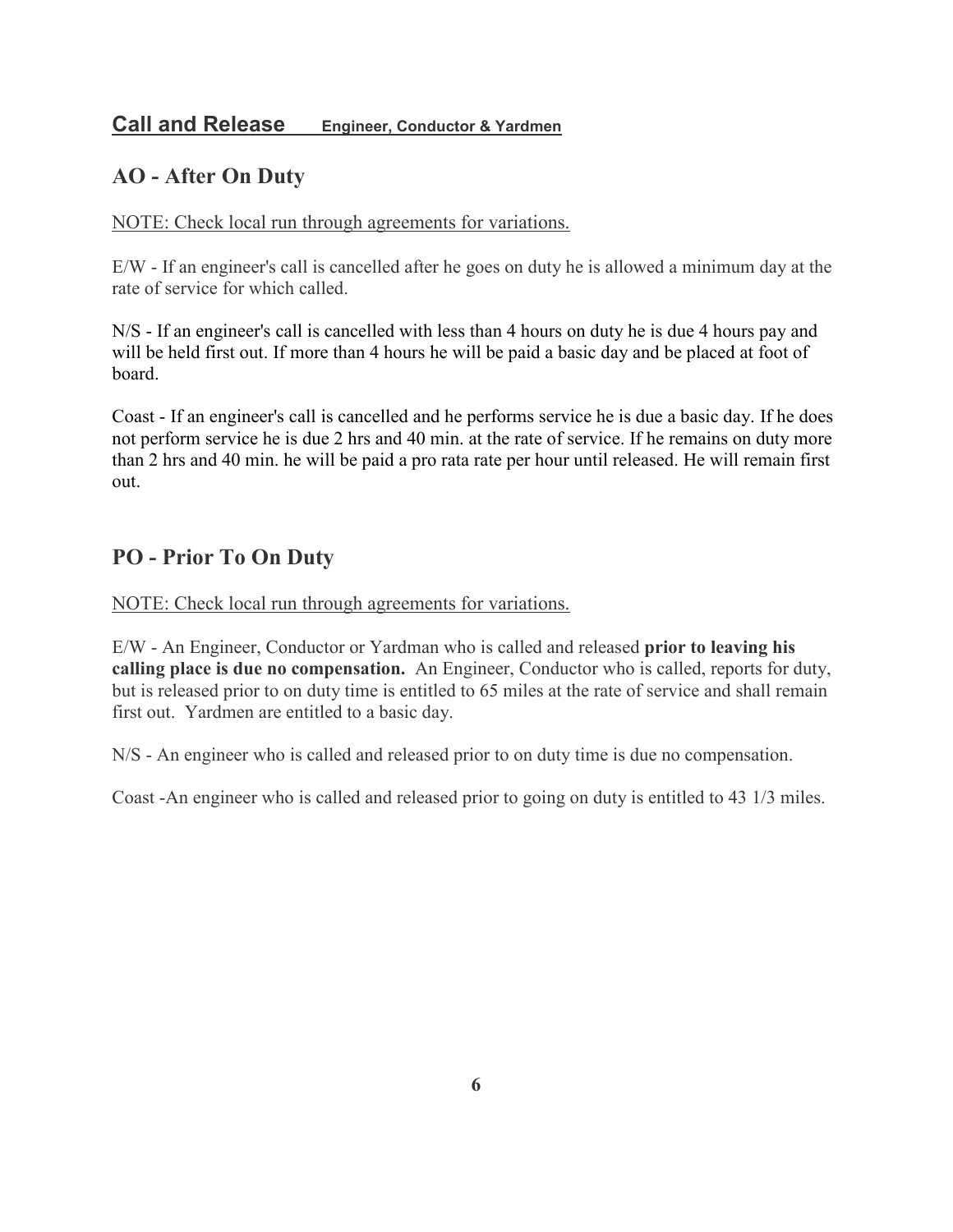# **Called prior to or after assigned on duty time (38) Engineer only**

E/W

&

N/S - In Assigned road service, if brought on duty in advance of assigned on duty time, engineer is due a basic day. When notified one hour and thirty minutes in advance that they will be set back 2 hours or more, pay will begin 2 hours after assigned on duty time. If not properly notified, pay will begin at assigned on duty time.

Coast- If notified when tying up on previous trip, engineer may be called 2 hours in advance of assigned on duty time. If notified at calling time, engineer may be placed on duty up to one hour prior to and up to two hours after assigned on duty time. If not properly notified and brought on duty prior to assigned on duty tune, engineer due basic day. If brought on duty more than two hours after assigned on duty time, pay begins two hours after assigned on duty time.

# **CBT CODE (CT) Engineers, Conductors & Yardmen**

When an engineer, conductor or switchman is required to take a rules examination, he or she is given a date certain by which the exam must be completed.

When successfully completing the exam on the due date and not losing a trip, Engineer will be paid a fixed amount of \$125.08. Engineers taking the exam on their due date and missing time from their regular assignment to complete the exam will be paid lost earnings from their regular assignment.

When successfully completing the exam on the due date and not losing a trip, Conductors and Yardmen will be paid a fixed amount of \$190.75. Conductors and Yardmen taking the exam on their due date and missing time from their regular assignment to complete the exam will be paid lost earnings from their regular assignment.

# **Conductor Only Violations (IM) Engineer & Conductor**

It was agreed that engineers and conductors in conductor-only service would **not** perform the following moves:

• More than (3) straight set-outs, list each move 1,2,3,4 etc.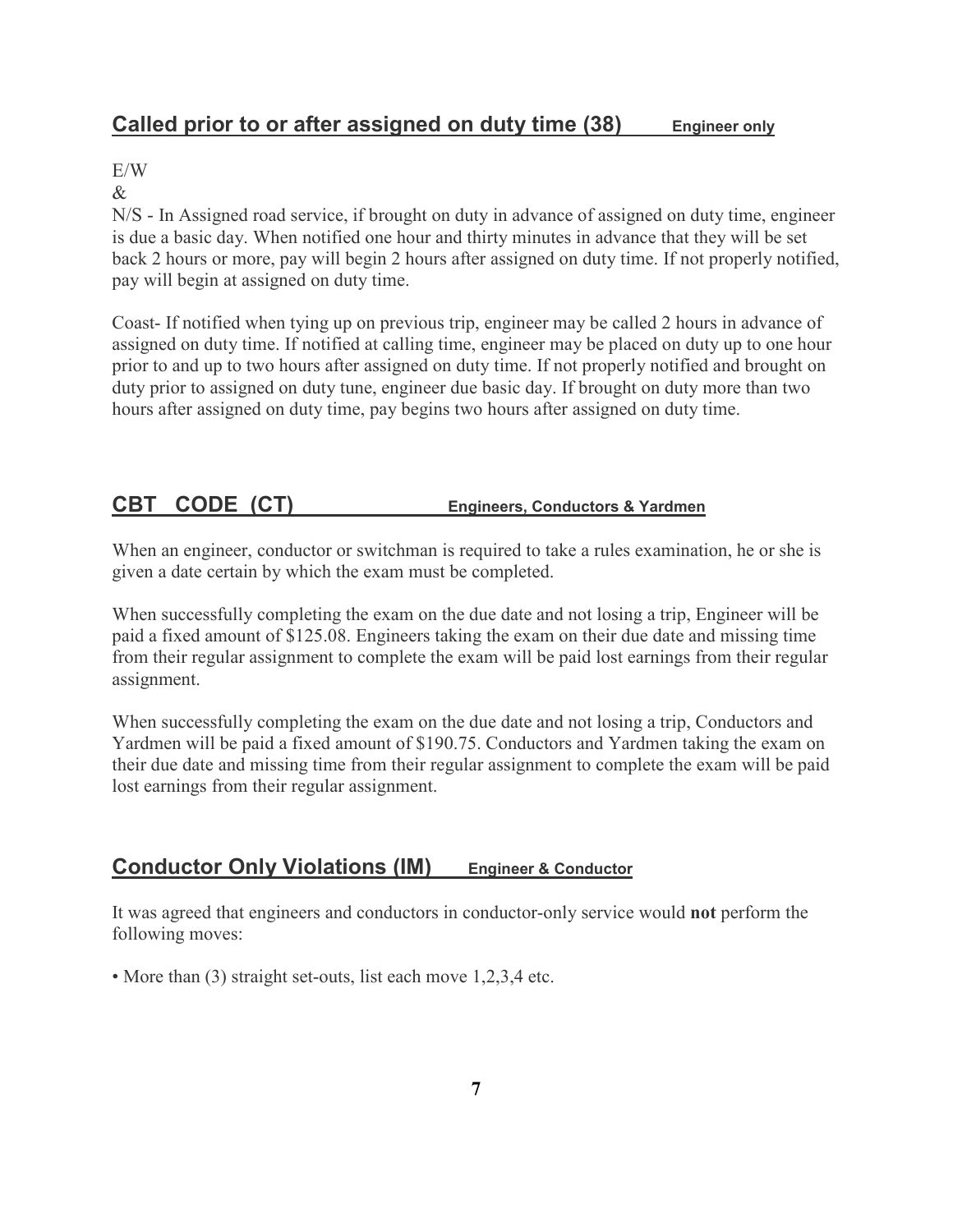#### **Conductor Only Violations- cont.**

- More than (3) straight pick-ups list each move 1,2,3,4 etc...
- Or any combination not to exceed three per tour of duty. : •
- At the initial, intermediate, or final terminal during the tour of duty.
- The moves will vary based upon the applicable crew consist.
- Coast Lines Initial/Final Terminal = Not to exceed two moves
- Eastern Western = Not to exceed one move

**Engineers and Conductors operating conductor-only trains which perform in excess of three moves will be allowed the one-way trip mileage a brakeman would have earned.**

| <b>Pickups</b> | It is permissible to hold on to cars when making a pickup.<br>Pickups must be first out in the track, (not buried)<br>A double over is considered a pickup.                                                                                                                                                                           |
|----------------|---------------------------------------------------------------------------------------------------------------------------------------------------------------------------------------------------------------------------------------------------------------------------------------------------------------------------------------|
| <b>Setouts</b> | It is permissible to hold onto cars when setting out.<br>It is permissible to set out Bad Orders and is not counted as an event.<br>Doubling over is considered an event                                                                                                                                                              |
| Locomotives    | Hostling power at the initial terminal is one event.<br>When picking up a locomotive en-route, it must be first out. (not buried)<br>Handling power to and from the train is not an event.<br>Setting out a locomotive for a train experiencing power problems is not an<br>event.                                                    |
| Switching      | Switching is anything other than a straight set-out or pickup.<br>Setting out misroutes is considered switching<br>Rearranging your train to comply with Haz-Mat rules is not switching.<br>Rearranging your train to comply with BNSF train makeup guidelines is<br>switching. Rearranging is setting out and then picking up again. |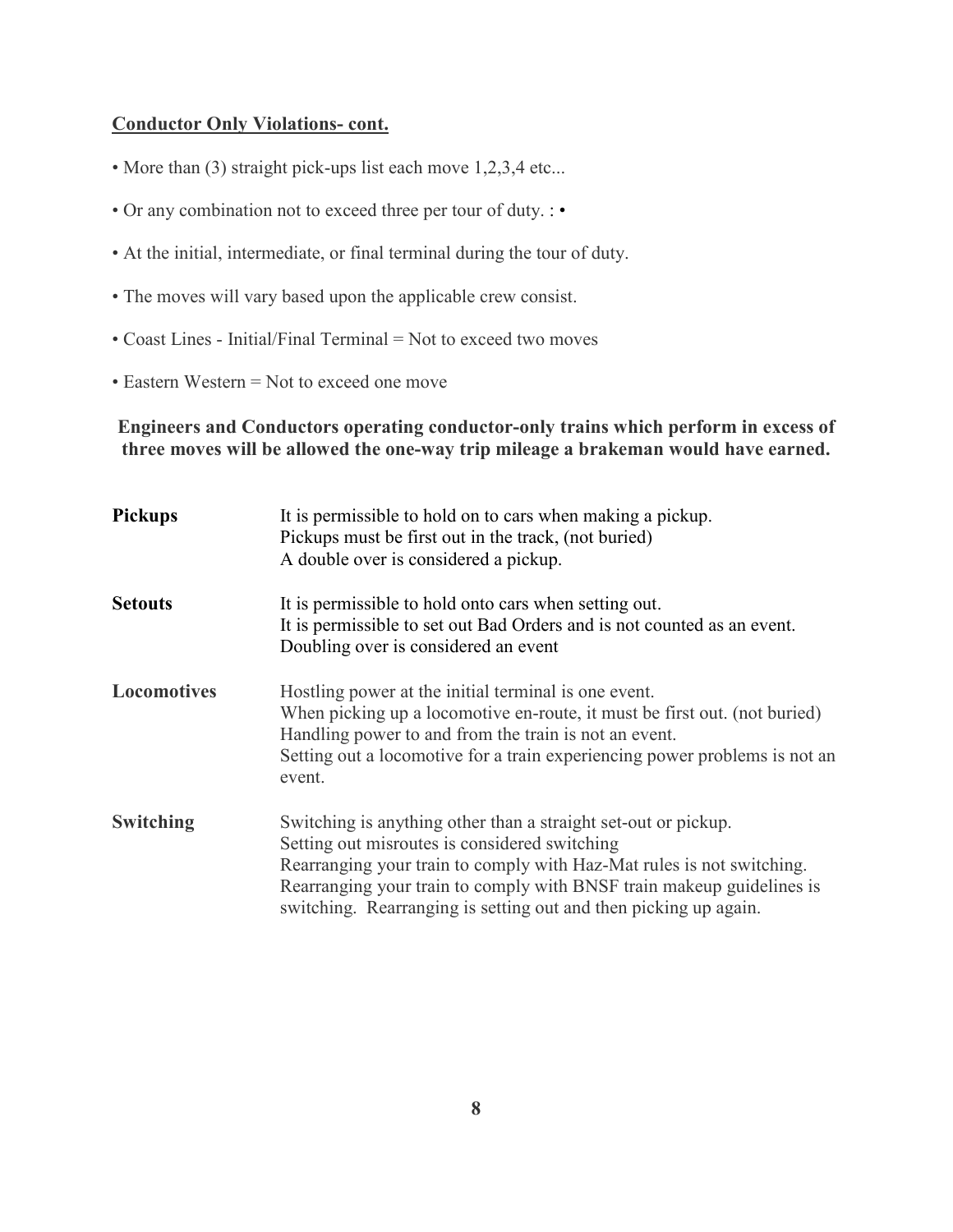### **Conductor Only Violations - Cont.**

**Type of Service** Must be pool freight service. Work trains that do not require the crew to get on the ground (Geo train, GPS Ballast Train etc...) maybe operated in conductor only service.

> Any work train service that requires the conductor to get on the ground triggers the conductor only penalty.

A conductor only crew may relieve conductor only or full crew trains. However the limitation of three set-outs or pickups or any combination of three is applicable to the trains as well as the conductor. The total number of events remains with the train, (Except Coast), and if there are already 4 events, **the relieving crew must make one additional move to qualify for the brakeman's wages**.

Using a temporary brakeman to assist a crew does not avoid the penalty.

## **Denied Layoff Engineers, Conductors & Yardmen**

The Agreement allows employees to layoff for personal reasons when the exigencies of the business permit. This generally means that when there are an adequate number of employees available to protect the carriers projected needs, the employee's request for personal time off should be granted. In order to process a claim for denied layoff, the employee must provide adequate documentation that a sufficient number of employees were available to cover the jobs.

Example: Claim basic day account the Carrier violated the Agreement by refusing to allow me to lay off for personal business on May 25, 2009. There were 5 engineers rested on the Extra Board and only 2 vacant positions.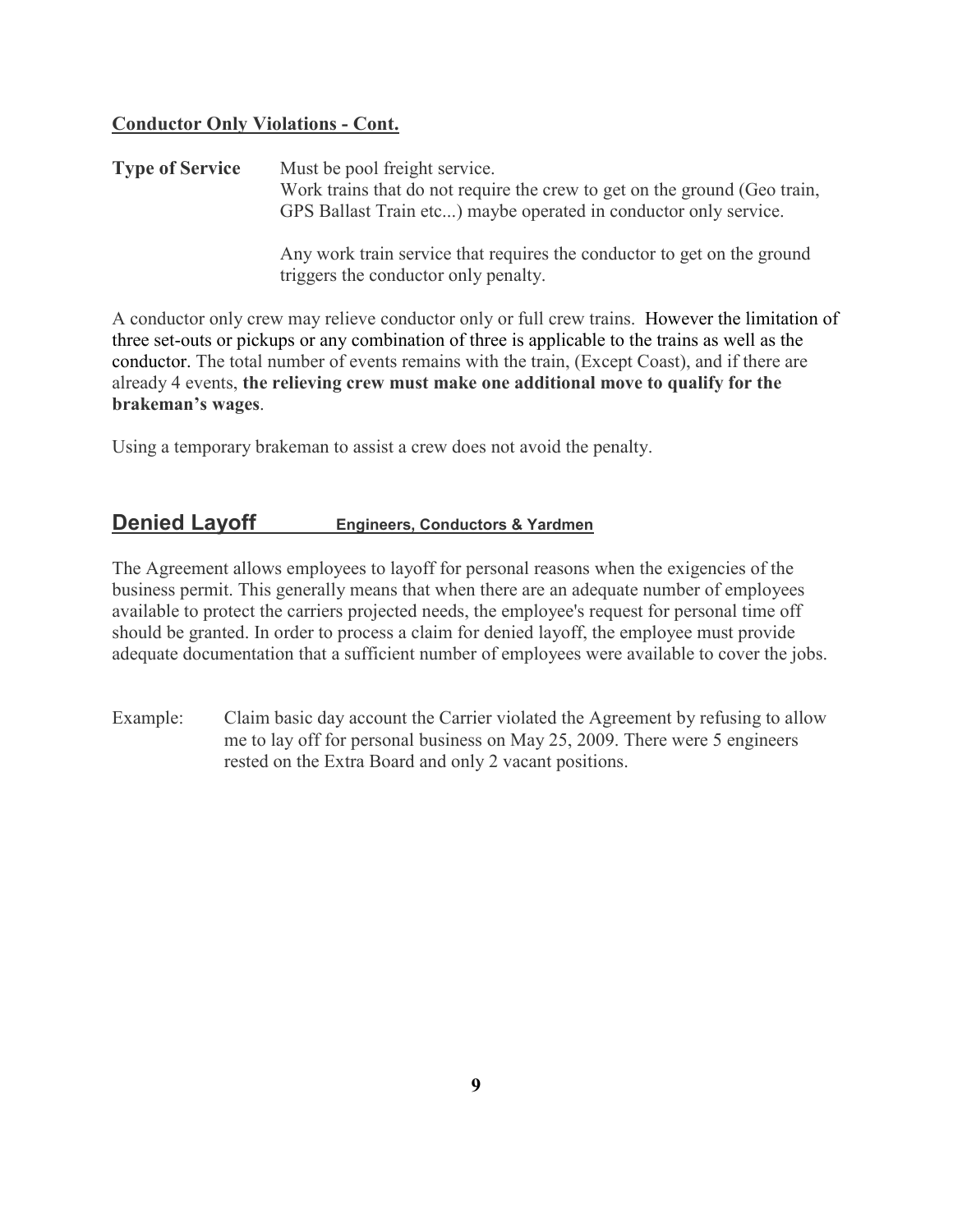## **1986 National Agreement (Arb 458)**

Section 5 - Duplicate Time Payments

.

(a) Duplicate time payments, including arbitraries and special allowances that are expressed in time or miles or fixed amounts of money, **shall not apply** to employees whose seniority in engine or train service is established on or after  **ovember 1, 1985**. (b) Duplicate time payments, including arbitraries and special allowances that are expressed in time or miles or fixed amounts of money, not eliminated by this Agreement shall not be subject to general, cost of-living or other forms of wage increases.

The following codes are considered duplicate time payments:

| 13        | Air Pay (also A2 A3)                             |
|-----------|--------------------------------------------------|
| 14        | Final Terminal Delay                             |
| 17        | Initial Terminal Delay                           |
| 18        | Pool Caboose                                     |
| 26        | Switching on the Road                            |
| 33        | Working Outside Switching Limits                 |
| 62        | Incidental Work Train (Yard)                     |
| 66        | More than One Class Road Service                 |
| 82        | <b>Run-Through Switching</b>                     |
| BL        | Depart Terminal Improperly Blocked (also SO)     |
| <b>ED</b> | <b>Emergency Delays</b>                          |
| Yl and YS | Road Crews Performing Yard Service               |
| <b>FT</b> | Final Terminal Switching                         |
| IT        | Initial Terminal Switching                       |
| 86        | Reduced Assignment Allowance                     |
| 5B        | Road switcher reduced 6-day to 5-day             |
| 6B        | 6-day assignment reduced                         |
| 7B        | Assignment reduced 2 days                        |
| <b>RW</b> | Reduced Assignment Allowance (Except Coastlines) |
| AA        | <b>ACBL</b> Agreement                            |
|           |                                                  |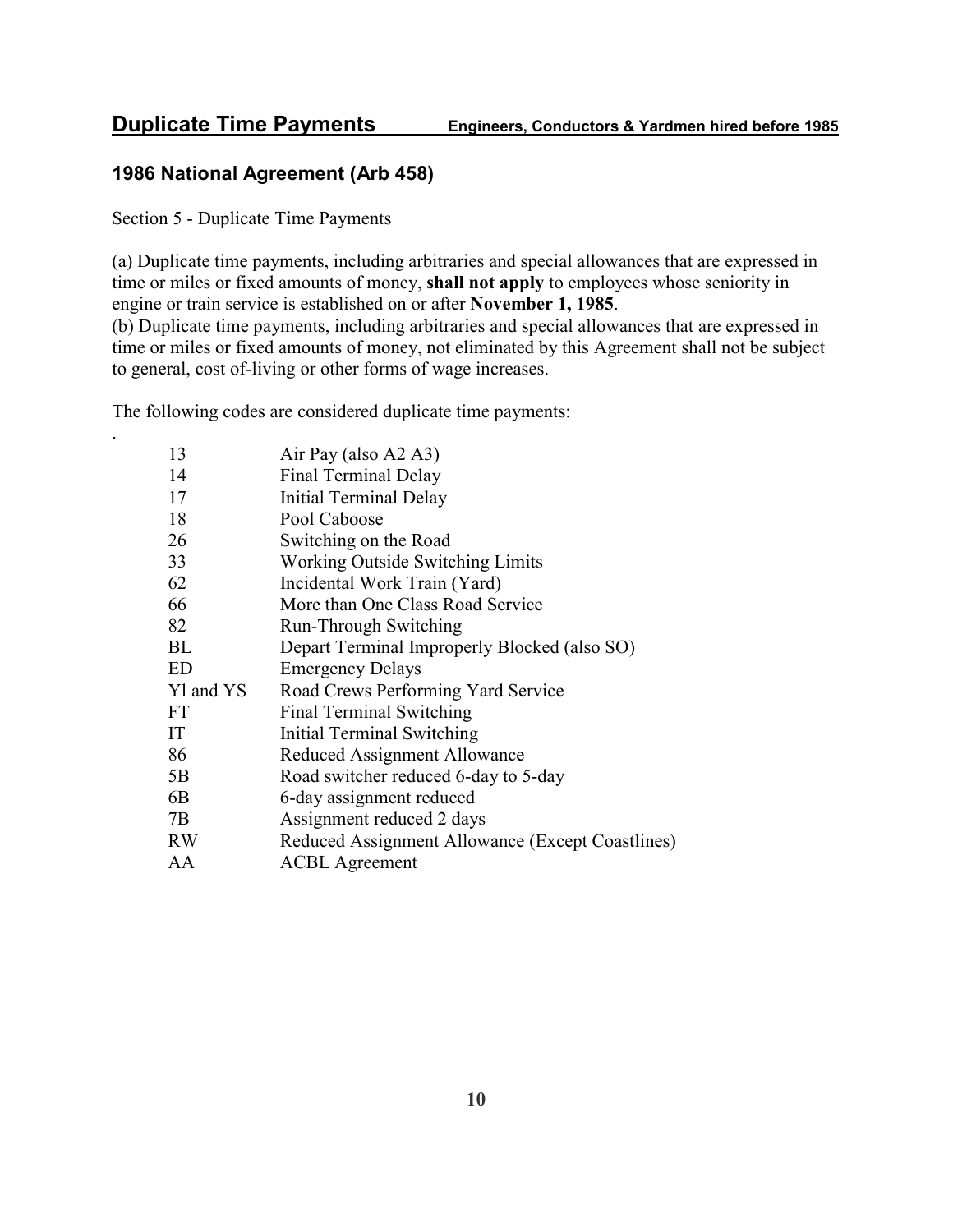## **Familiarization Trips (EF) Engineers & Conductors**

.

Familiarization and Qualification trips are required by management and/or Federal law when working a new territory or position. The number of necessary trips is determined by local management.

Engineers are paid a **basic day at the former B guaranteed extra board rate of pay for each day spent familiarizing** per the BLET 2007 Memorandum of Agreement.

The agreement also allows that engineers will not be denied the right to place to a job due to not being qualified to operate on a territory. Also, Local Carrier Officers and BLET Local Chairmen will cooperate to assure that engineers remain territorially qualified. In any event, if an engineer is bypassed on an extra board due to unfamiliarity, his guarantee will not be reduced.

Conductors and yardmen **will be paid brakeman wages** if they are required by the carrier to make familiarization trips. Employees exercising seniority within a Grand Seniority District would be entitled to the brakeman's wages when required to make familiarization trips, but employees exercising seniority into a Grand Seniority District, or from one Grand Seniority District to another Grand Seniority District, would not be entitled to such compensation for making familiarization trips.

Also whenever any employee exercises seniority pursuant to the 'flow-back" agreement, that employee would be required to become familiarized and qualified without any additional compensation.

Whenever an employee desires to exercise seniority from a ground service position to another ground service position and familiarization trips are necessary, the actual displacement shall not occur until the employee is qualified to perform service regardless of familiarization compensation.

**An attendant 30 day "hold down" period** is to begin when the employee becomes qualified and performs service on the new territory.

## **Final Terminal Delay (14) Pre 85 Engineers & Conductors not on Trip Rate**

In most through freight pools FTD has been incorporated into the trip rate. If working a Road Switcher, Local or through freight job that is not trip rated, Pre-85 engineers and conductors are entitled to FTD after being delayed or held out of the final terminal for 60 minutes. Time is paid on a minute basis until finally tied up.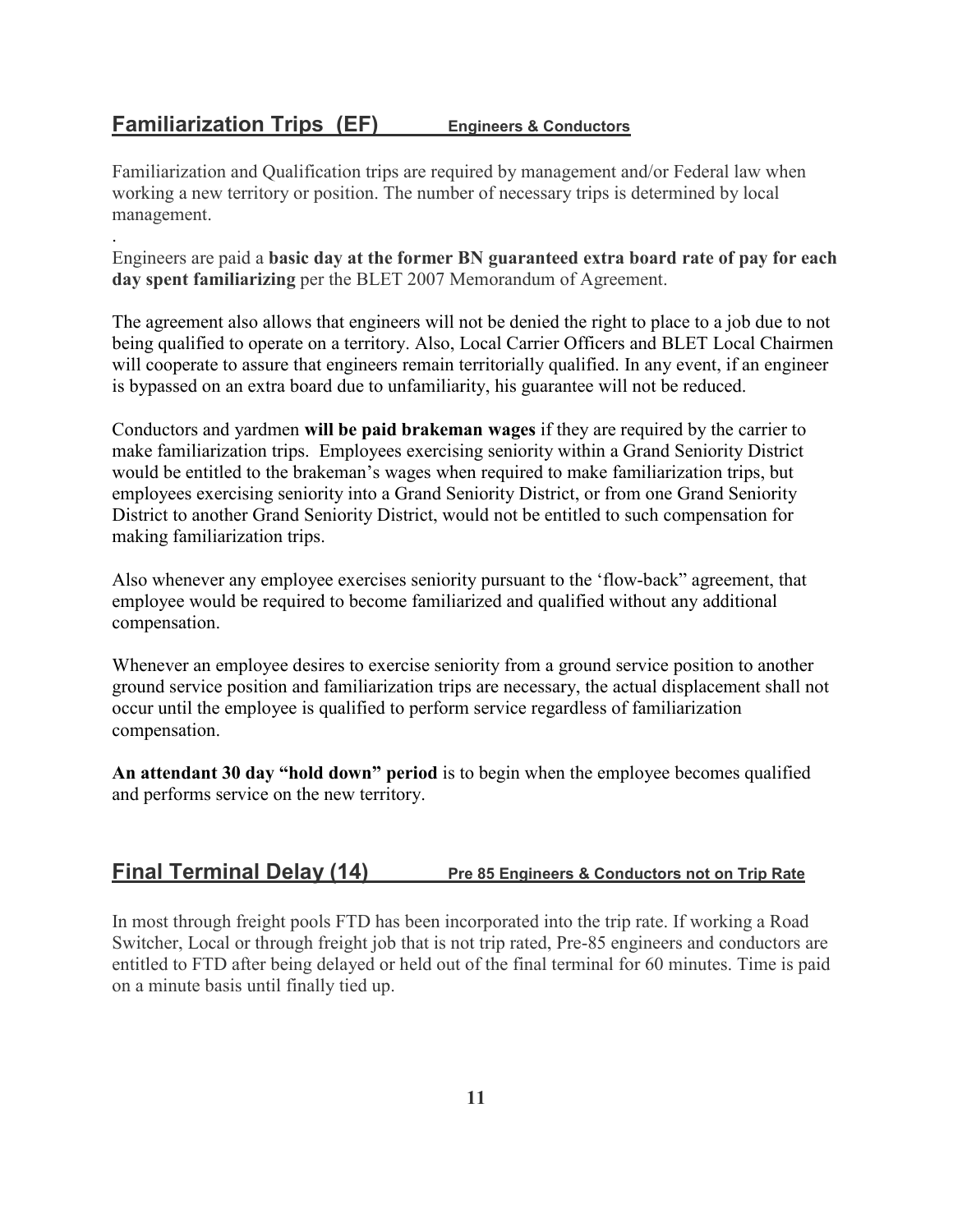## **Hanging on to Side of Car (HO)** Conductors & Yardmen

Whenever a crew member is required to ride the side of a car in excess of one mile he may be entitled to additional compensation. **If the crew would have used a caboose to make the move prior to the elimination of cabooses**, then the employee is entitled to **a two (2) hour payment.**

If a shove car (caboose or shoving platform) is available then no compensation is due. If an alternative form of transportation is available specifically for that use then no compensation is due. Also, if the shove would not have historically used a caboose (such as shoving a stub track) then no compensation is due.

Simply telling an employee to stop and dismount at increments not exceeding a mile does not relieve the Carrier from payment.

## **Handling ETD (34)** Pre 95 Conductors & Yardmen

Former Santa Fe employees working under Coastline agreements only qualify for handling ETD pay if the ETD is handled at one of the following locations:

Albuquerque, Belen, Gallup, Winslow, Ash Fork, Prescott, Phoenix-Mobest, Seligman, Needles, Barstow, Bakersfield, Kaiser, Calwa-Fresno, Riverbank, Stockton-Morman, Richmond, San Bernardino, Los Angeles, San Diego-National City

Former Santa Fe employees working under Eastern and Western agreements only qualify for handling ETD pay if the ETD is handled at one of the following locations:

Albuquerque, Amarillo, Arkansas City, Atchison, Augusta, Belen, Borger, Canadian, Carlsbad, Chanute, Chillicothe, Clovis, Colorado Springs (N/S yard), Corwith, Gushing, Denver, Dodge City, El Dorado, El Paso, Emporia, Enid, Fort Madison, Gainesville, Hamlin, Hurley, Hutchinson, Joliet, Kansas City (cons Yd Agreement 22) La Junta, Lubbock, Marceline, Moline, Newton, North Wichita, Oklahoma City, Ottawa, Ponca City, Presidiom Pueblo Purcell, Raton, Salina, San Angelo, Santa Rita, Slaton, Streator, Superior, Sweetwater, Topeka, Tulsa, Vaughn, Waynoka, Wellington

Former Santa Fe employees working under Northern and Southern only qualify for handling ETD pay if the ETD is handled at one of the following locations:

Galveston, Houston, Mykawa, Bellville, Temple, Cleburne, Somerville, Silsbee, Gainesville, Ft. Worth, Alliance, San Antonio, Schriever, Dallas, Yacha Jct., Brownwood, Sweetwater, San Angelo, Purcell, Beaumont, Longview, San Augustine, Smithers Lake, Eagle Pass, Lafayette, Avondale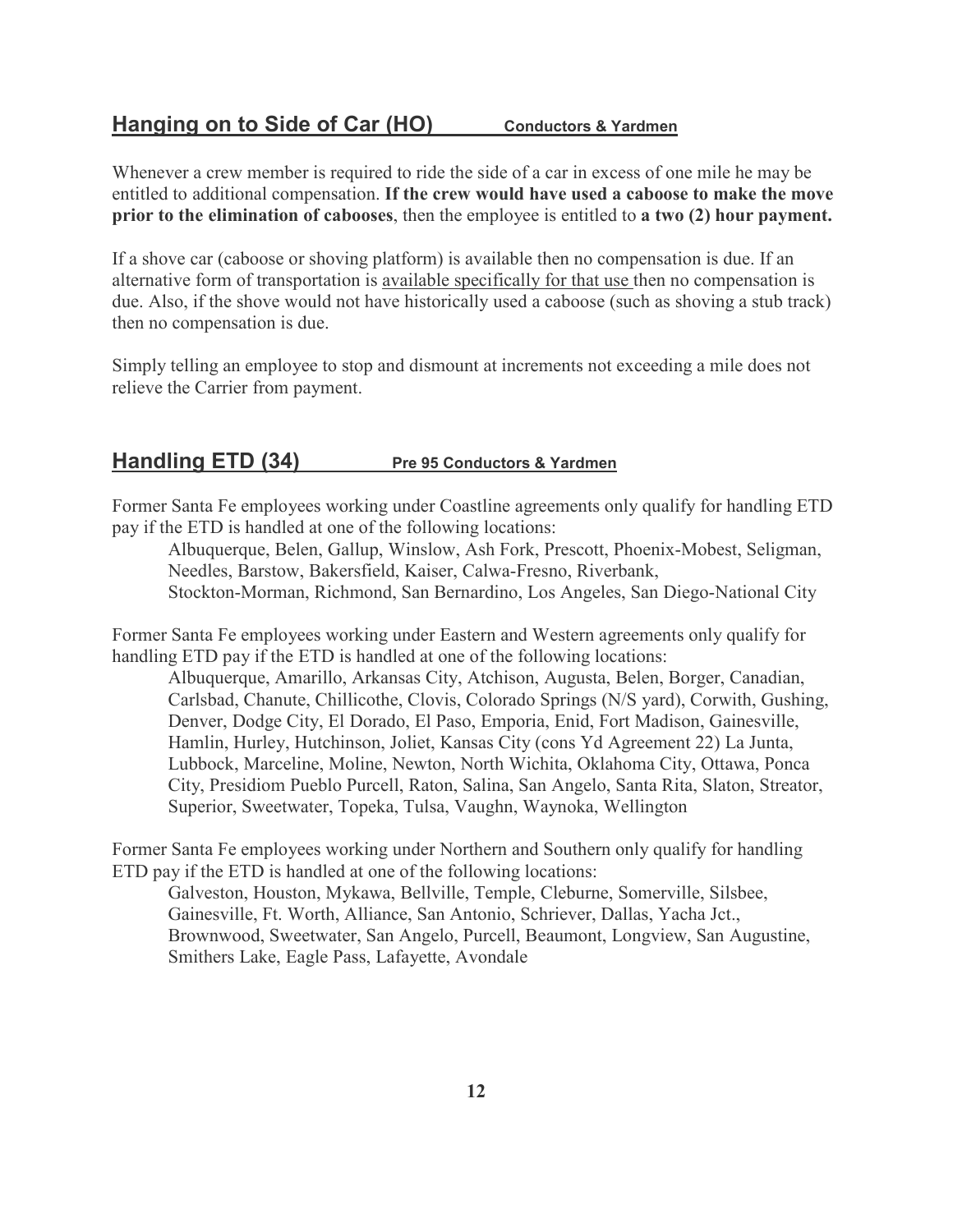#### **Handling ETD cont.**

#### **Employees on the former SF that are Pre January 1, 1995 will receive 1 hour pay when they handle an ETD**.

#### **They only get one penalty for handling ETD per shift.**

On the former Santa Fe - a one (1) hour payment is standard. Penalty basic day payments are not made.

## **Holiday Pay (80 / 24) Engineers, & Yardmen**

## **Yard jobs, Road Switchers, Work Trains and Locals that are assigned to work 100 miles or less**

All Yard jobs, Road Switchers, Work Trains and Locals that are assigned to work 100 miles or less, fall under the National Paid Holiday Rules. When these jobs are annulled on a Holiday, the employee may claim a code 80 for a day of pay (100 miles).

If the employee works on the holiday he is entitled to 50 miles using code 24. The employee may, in addition to the code 24, claim a code 80 for a day of pay (100 miles).

#### In all cases, employees on jobs covered by the National Paid Holiday Rules are allowed no **more than a combination of eleven (11) holidays and PLDs in a calendar year.**

In order to qualify for holiday pay, an employee must be available for or perform service as a regularly assigned employee on the workdays immediately preceding and following such holiday. Jobs that are assigned to work over 100 miles are not covered by the Holiday Rules. They are not entitled to Holiday pay if they work on a holiday. If these jobs are annulled on a holiday they are compensated under Annulment Rules. (See Annulment (AN))

## **Extra Boards**

In order for extra yard service employees to qualify for holiday pay, they must:

(1) perform yard service on the calendar days immediately preceding and immediately following the holiday, and be available for yard service the full calendar day on the holiday; or

(2) must be available for yard service on the full calendar days immediately preceding and Immediately, following the holiday and perform yard service on such holiday; or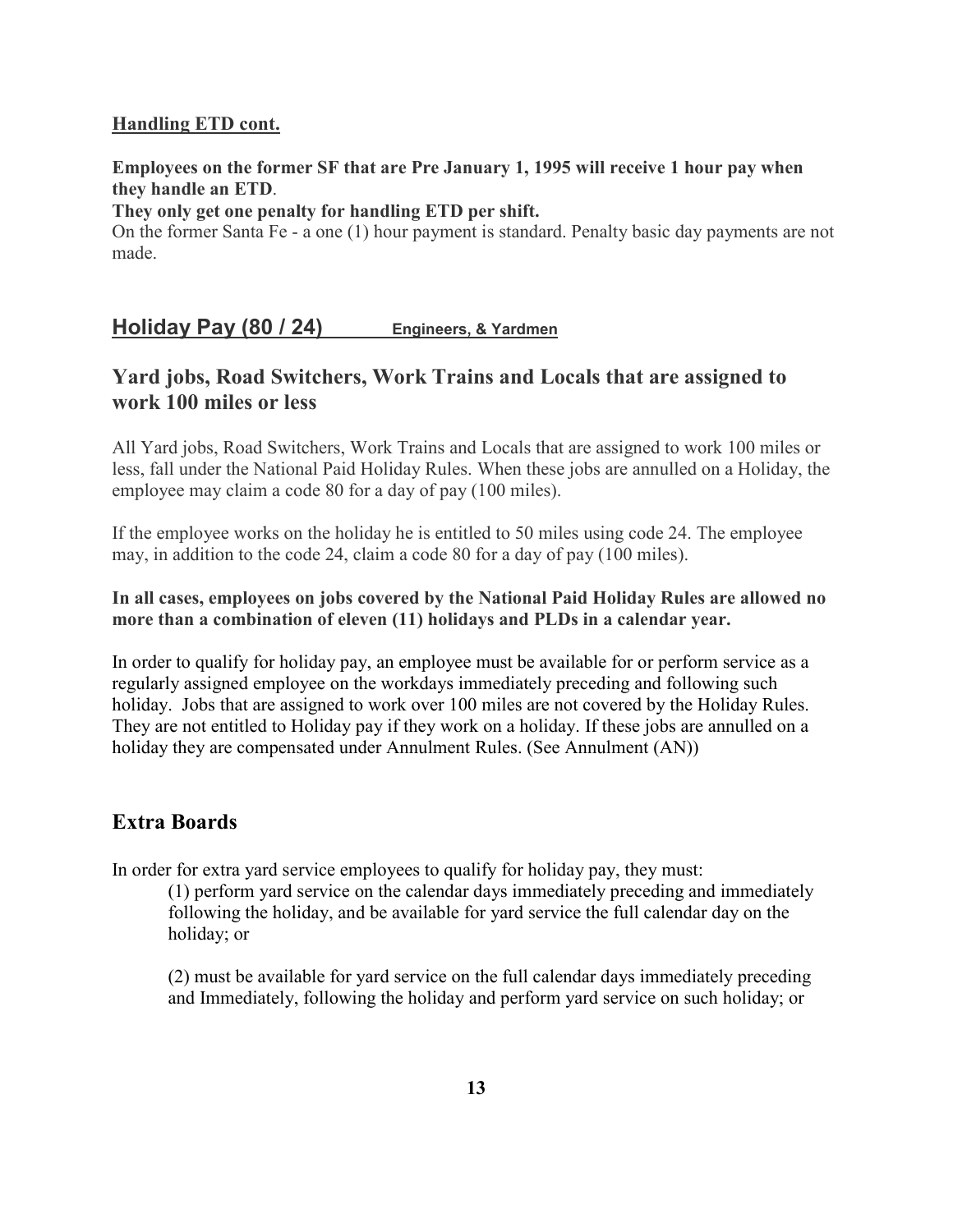#### **Holiday Pay cont.**

(3) must be available for yard service on the full calendar days immediately preceding and immediately following the holiday, or perform yard service on any one or more of such days and be available on the other day or days and have been credited with 11 or more days in yard service in the 30 days prior to the holiday.

#### **The Holidays are:**

| Labor Day              |
|------------------------|
| Thanksgiving           |
| Day after Thanksgiving |
| Christmas Eve          |
| Christmas Day          |
|                        |
|                        |

#### **Road Holidays- Code 80 only**

Road Engineers in unassigned pool freight service who commence a trip on one of the six Road Holidays should claim code 80 for one additional basic days pay.

| There are 6 road holidays: | New Years Day          |
|----------------------------|------------------------|
|                            | Thanksgiving           |
|                            | Day after Thanksgiving |
|                            | Christmas Eve          |
|                            | Christmas Day          |
|                            | New Years Eve          |

Engineers must make a trip in unassigned pool freight service immediately prior to the holiday and immediately following the holiday without any intervening layoff.

Road holidays are paid in addition to PLDs. (it is possible to take 11 PLDs and 6 Road Holidays)

## **Initial Terminal Delay (17)** Pre 85 Engineers & Conductors not on Trip Rate

In most through freight pools ITD has been incorporated into the trip rate. If working a Road Switcher, Local or through freight job that is not trip rated, Pre-85 engineers and conductors are entitled to ITD after being delayed at the initial terminal for 1 hr 15 minutes. Time is paid on a minute basis until train departs.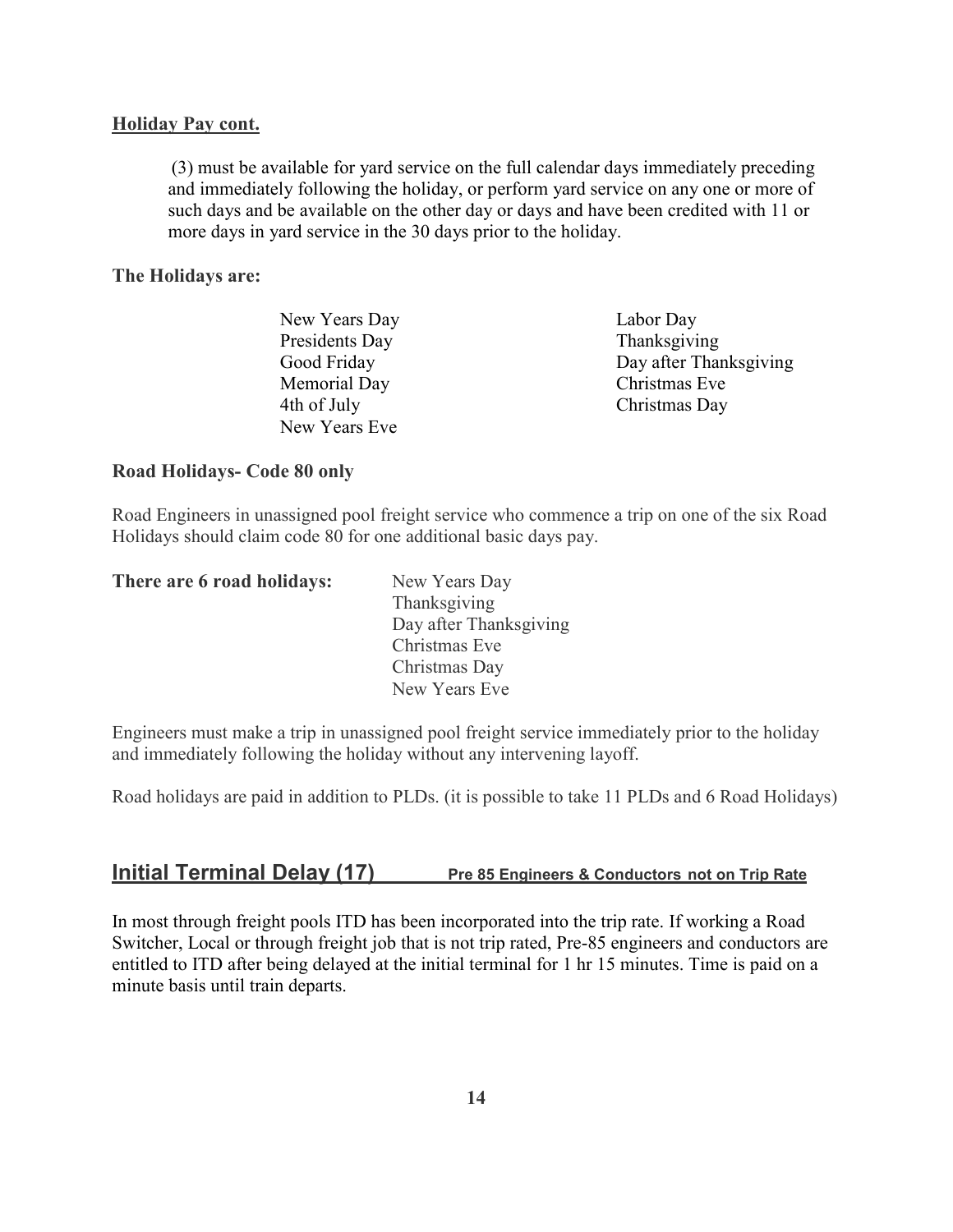# **Instructor Allowance (91) (IA) Engineers, Conductors, & Yardmen**

An engineer **is eligible to be paid** an instructor allowance and should claim a code 91at any time the engineer instructs another engineer (whether an engineer is training or an engineer is making a familiarization trip). This allowance is payable when deadheading only if the engineer and his student deadhead by train.

A Conductor is **eligible to be paid** an instructor allowance and should claim a code IA only if he is instructing a student conductor **who is actively in the Conductor Training program**.

**DO NOT** claim code IA for having someone who is doing their familiarization trips.

Yardmen or switchmen who are working on an RCO job and is working with a student who is in their second week of remote control training, will be eligible to be paid an instructor allowance and should claim a code IA. Again **DO OT** claim code IA for someone who is doing familiarization trips.

## **Interchange Violations (78) Engineers & Conductors**

There are few agreements that outline the principals associated with interchange. Instead, these principals have been developed through various arbitration awards.

The Carrier is required to designate and publish interchange tracks for both receiving and delivering cars to foreign roads. When possible, these designated tracks must be used. If those tracks are out of service or full of cars, it is permissible to use tracks within "close proximity" to the designated tracks.

When delivering interchange cars to another railroad, you should deliver to the minimum number of tracks and those tracks should be in "close Proximity" to one another.

When accepting cars in interchange they should be in the minimum number of tracks and within "close proximity" to one another.

It is impermissible to switch out misroutes from a foreign yard interchange track.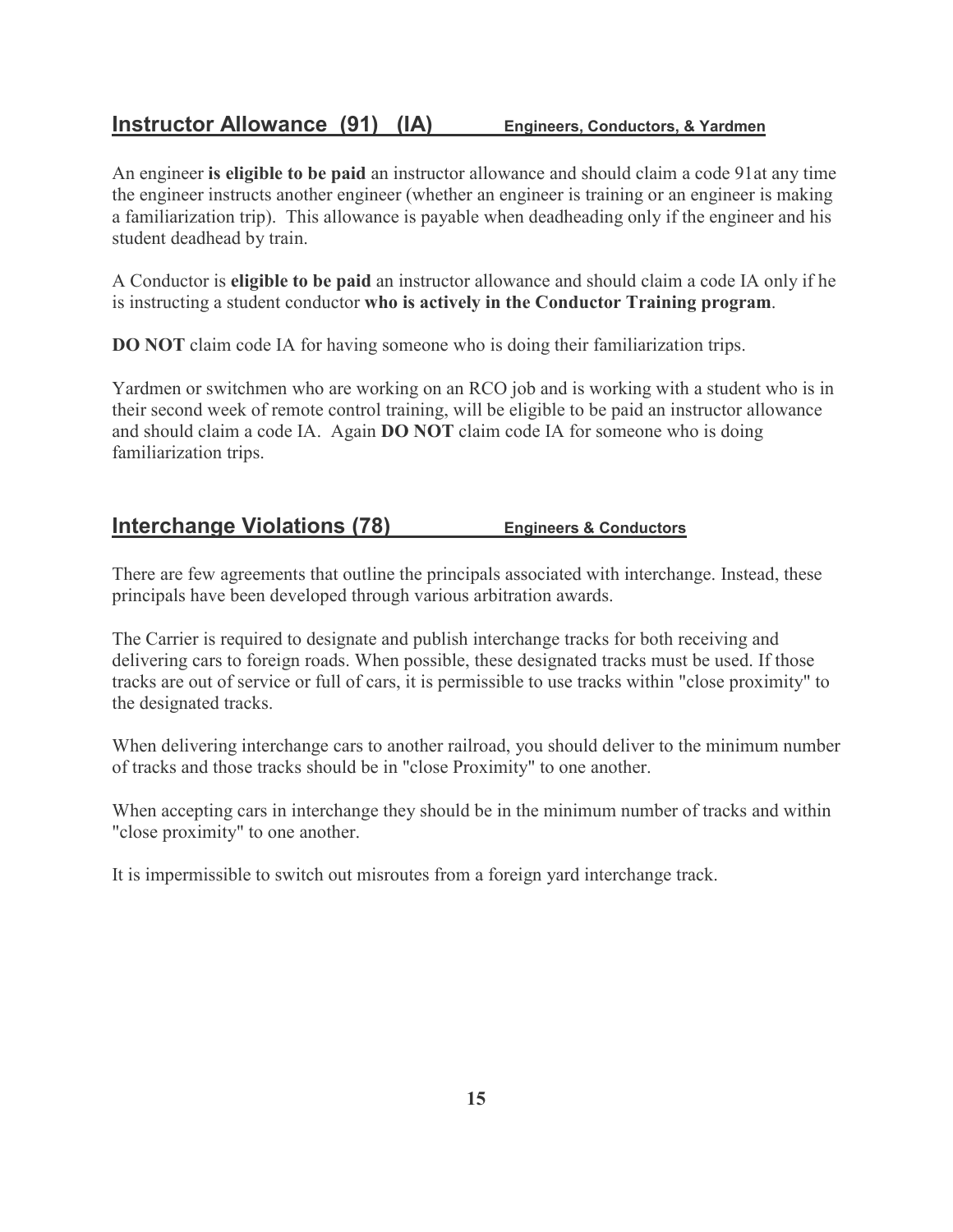## **Jury Duty (85) Engineers, Conductors & Yardmen**

Engineers, Conductor & Yardmen are compensated for **lost time** when summoned for jury duty. Extra Board employees are paid a day at GTE rate for each day lost. Any payment from the court offsets the payment.

The employee must furnish a statement from the court of jury duty allowances paid and the days on which jury duty was performed.

There is a limit of 60 days paid jury duty per calendar year.

No jury duty will be paid, if the employee is paid a PLD or Vacation day.

When on "stand by" for the court, you must get permission from local management to remain off. **Check General otices for specific instructions**.

# **Lap Back (IP) Engineer & Conductor**

When a lap back occurs between terminals, the engineer is entitled to payment of the additional miles operated. In general, the agreements allow for lap backs in "emergency" situations. "Emergency" is not defined in the agreement. (In some cases these miles are included in trip rates)

If an engineer or conductor is required to lap back into or out of the initial or final terminal, it is considered a penalty lap back and a claim for a basic day would be appropriate. (See local agreements for exceptions)

# **Make Whole (76) Engineer & Conductor**

When an engineer or conductor is called in emergency (canvassed) to work off his job, he should claim Make Whole for the difference in pay. Note this code only applies when the individual works a job and should not be confused with lost tine incurred for other reasons.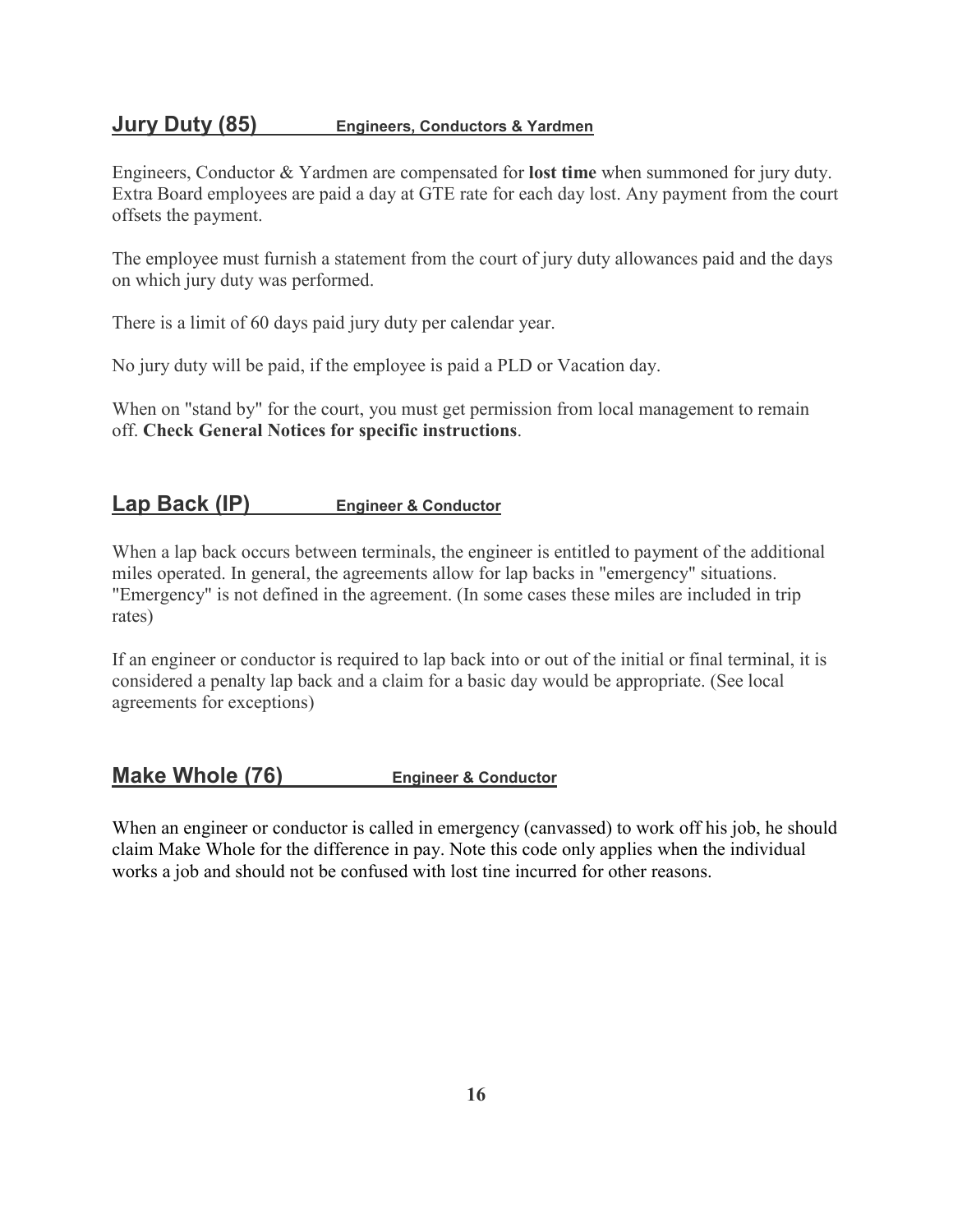## **Road**

#### **CA 09**

When an engineer or conductor in interdivisional pool freight service is on duty 8 hrs or less he is entitled to code 09 for \$1.50 payment.

#### **CA 72**

When an engineer or conductor in interdivisional pool freight service is on duty more than 8 hrs he is entitled to code 72 for \$6.00 payment

#### **CA41**

When an engineer or conductor in road service (other than ID service) is on duty over 8 hours and is not provided a meal period he is allowed code 41 for \$5.00 payment.

#### **Yard**

- **BLET** Yard crews are to observe a meal period between 4'30" and 5'40" from on duty time. Any deviance from that time results in payment of 6 miles. It is a penalty if the meal period is not allowed prior to the expiration of seven (7) hours.
- **UTU** Yard crews are to observe a meal period between 4'30" and 5'40" from on duty time, or from end time of the first meal period. Any deviance from this will pay 6, 12 or 62 miles as follows:

NO Meal during the entire shift, with at least 10 hours on duty pays 62 miles. NO Meal during the entire shift, with less than 7 hours on duty pays 6 miles. NO Meal during the entire shift, with less than 10 hours and more than 7 hours on duty pays 12 miles.

Meal taken after the 7th hour on duty and less than 10 hours on duty pays 12 miles. Meal taken but outside parameters in the Rule and less than 10 hours on duty; depending on the circumstances, pay either 6 or 12 miles (i.e. early meal  $= 6$  miles; one late meal  $=$ 6 miles; two early or late meal combinations =12 miles). Meal taken after 10 hours on duty pays 62 miles.

The above Code 22 rules do not include Kansas City yards and Houston yards: Houston, Pearland, Dayton, Casey.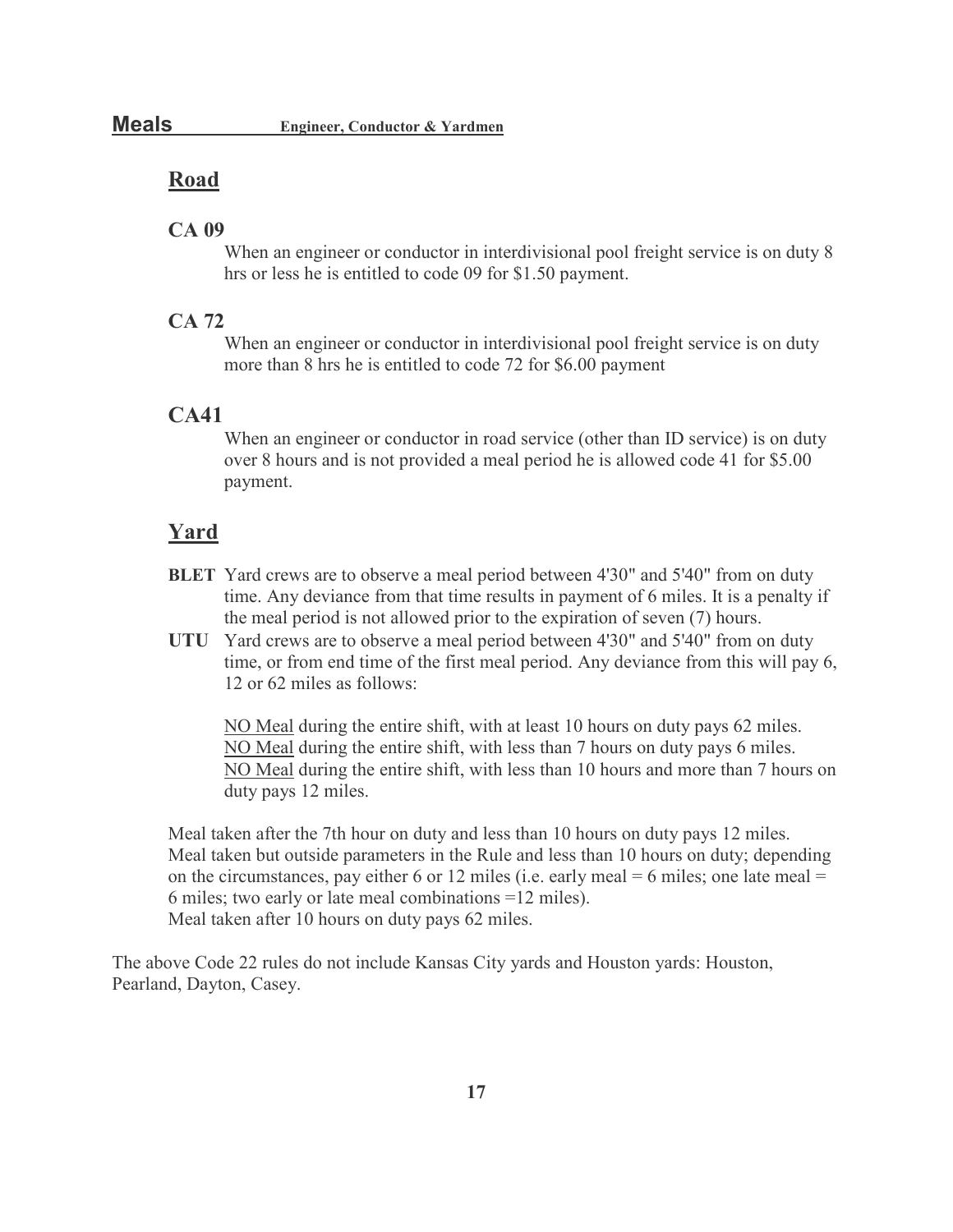When an employee uses their personal vehicle in lieu of company provided transportation they are generally entitled to recoup expenses using code MR. The mileage claimed by employees should be claimed based on the distance from one terminal to another. Mileage claims shouldn't be claimed from locations other than the home terminal - or away from home terminal - for instance – employees shouldn't be claiming mileage from their home to the away from home location of their on duty assignment.

Employees should not claim miles to or from an employee's home or lodging facility.

#### **Military Service Adjustment (83) Engineers, Conductors & Yardmen**

Under HR policy the company will pay an employee up to 15 days in a calendar year for National Guard duty or annual training. To receive the payment for NG or annual training the employee must submit their special claim and fax a copy of their LES papers to 785-676-5186. The employee should then submit a special claim for ca code 83.

If they are going full time active they must fax their LES papers to 817-352-7145. Their differential is figured by taking their average earnings while working for the railroad in the previous six months and paying them the difference between this average and their military monthly pay. There is no need for the employee to submit a claim for this payment and they are started automatically based on information received from HR after the employee has faxed their orders to their Division and HR department. These payments are made until the employee returns from their military active service. Payment will be the difference between what the military pays them and what their regular job would pay them. BNSF also pay this military differential for any employee that has to go active duty overseas for the entire time they are gone.

## **Personal Leave Days (AL) (PLD) Engineers, Conductors & Yardmen**

Engineers qualify for personal leave days on the following basis:

| Less than 5 years               | 3 days  |
|---------------------------------|---------|
| 5 years and less than 10 years  | 5 days  |
| 10 years and less than 15 years | 7 days  |
| 15 years and less than 20 years | 9 days  |
| More than 20 years              | 11 days |

To qualify for Personal Leave Days an engineer must work at least 150 days in the preceding calendar year. These days are counted in the same way as vacation qualifier days. Payment is at the rate of last service performed.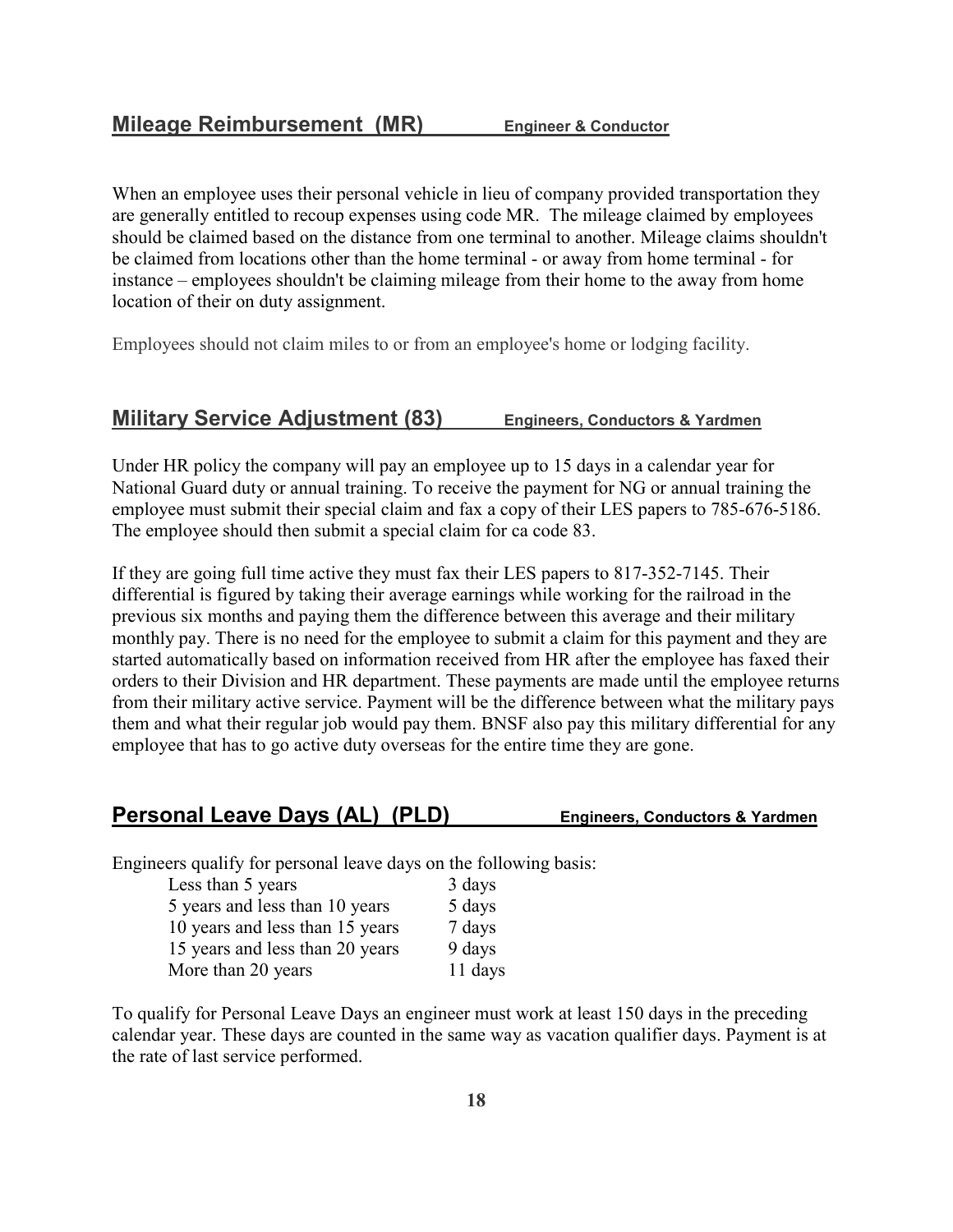#### **Personal Leave Days cont.**

Conductors, Yardmen, and demoted engineers are covered by UTU agreements with regard to PLDs as follows:

|                                 | E/W     | Road<br>N/S-Coast | Assigned Rd/Yard<br>$N/S$ -Coast |
|---------------------------------|---------|-------------------|----------------------------------|
| Less than 5 years               | 2 days  | 2 days            | 11 days                          |
| 5 years and less than 10 years  | 4 days  | 4 days            | 11 days                          |
| 10 years and less than 15 years | 6 days  | 7 days            | 12 days                          |
| 15 years and less than 20 years | 8 days  | 10 days           | 13 days                          |
| More than 20 years              | 10 days | 13 days           | 14 days                          |

Carryover days are computed on December 31 and are allocated depending on the craft you are working in at that time, (Engineers working in demoted status will carry over unused UTU PLDs)

# **Physical Exams (84)**

When instructed by the Carrier to undergo a medical examination, the employee must make a reasonable effort to obtain the exam without loss of time. If, in his opinion, he is unable to do so, he should contact his immediate supervisor and arrange for time off to complete the exam. If, as a result of scheduled exam, an employee misses his job, he should claim code 84 for lost time.

After the exam is scheduled, if an employee is displaced or bids off his assignment, he should notify his supervisor and should try to reschedule the exam to avoid loss of time.

# **Road Crews Performing Yard Service (Y1-Y2) Engineers & conductors**

Road crews may not perform more than three straight set outs or straight pickups at an initial or final terminal where yard crews are on duty. If that number is exceeded, engineers and conductors should claim a basic day at yard rate for the violation. If the number of events exceeds the Conductor Only Service then see Conductor Only Violations.

Road crews cannot switch at yards where yard crews are on duty. Setting out bad orders or rearranging train for Haz-Mat purposes is allowed. Rearranging train to comply with BNSF train make up instructions is a penalty. Crews cannot unbury a pickup or move cars off a track to complete a set-out.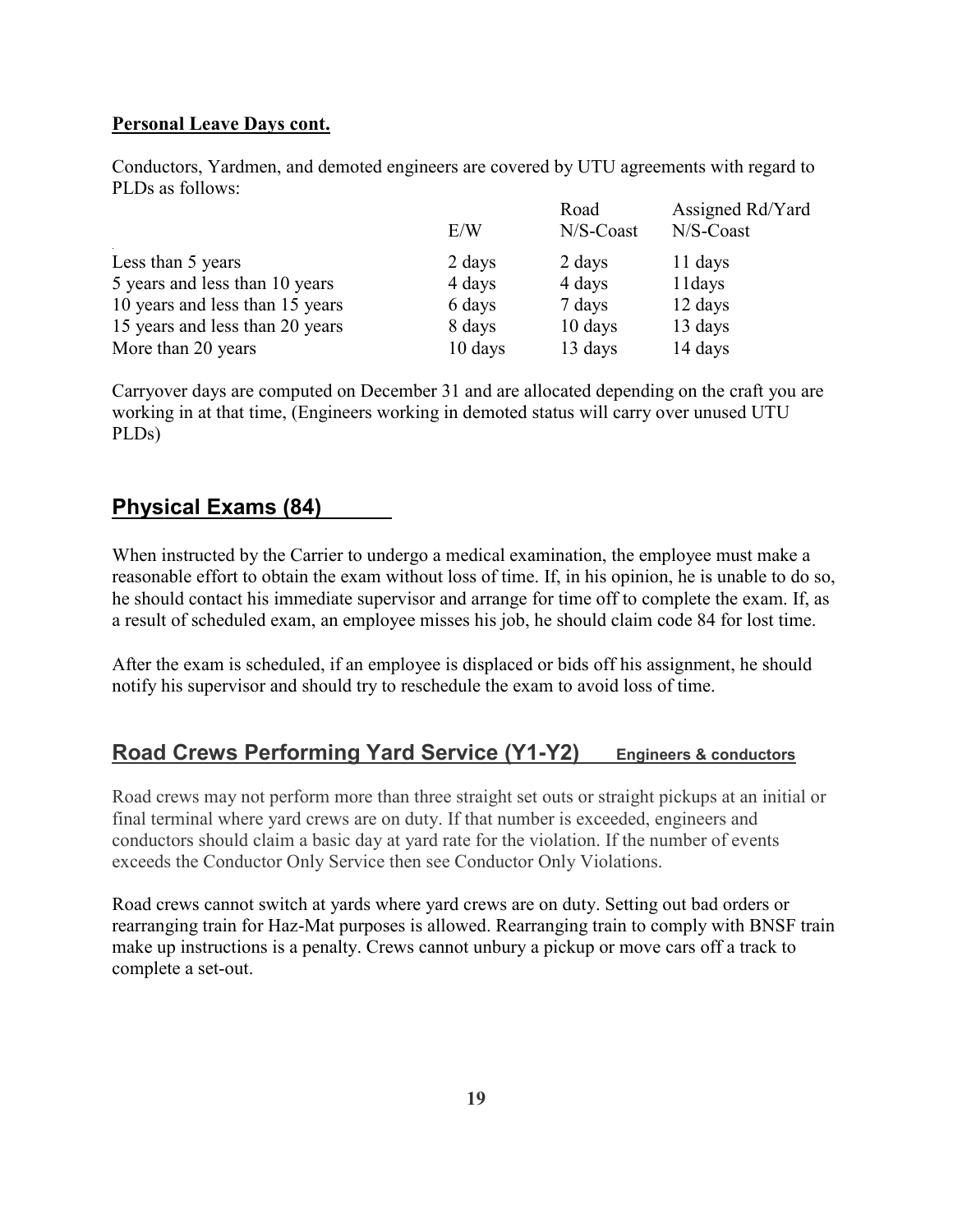# **Run Off Assigned Territory (RO) Engineer, Conductor & Yardmen**

If an employee is required to operate beyond the limits of their assignment they are entitled to a penalty payment of one basic day. As an example, a crew is called to work from Anna to Bess.

After arrival at Bess they are instructed to take the train beyond the final terminal to Cloy. This is being run off of the assignment. For instances where a crew is required to operate off their assigned territory between terminals, see Side Trip.

## **Safety Participation (ST) Engineers, Conductors & Yardmen**

This code is used when a member of a local safety committee or an observer attends a safety meeting, a safety blitz, safety training or other safety related function.

If the event takes less than 4 hrs, the employee is paid one-half basic day at the rate of service last performed. If the event is more than 4 hrs, employee is due a basic day. If any work is missed, then the employee is compensated for lost time.

## **Side Trip (SD) Engineers & Conductors**

A side trip occurs when a crew is required to make a side trip on a branch line between their initial and final terminal.

If told about the side trip **prior to departure,** engineer and conductor are due **time or miles**  (whichever is greater)

If told about the side trip **after departure,** engineer and conductor are due a **basic day** penalty.

## **Trading Trains (TT) Pre 85 Engineers**

In some cases engineers are due payment when trading trains with another crew in Interdivisional Service.

## **Coastlines**

Claim 1 hr per occurrence per PLB6171 Award 6 and 12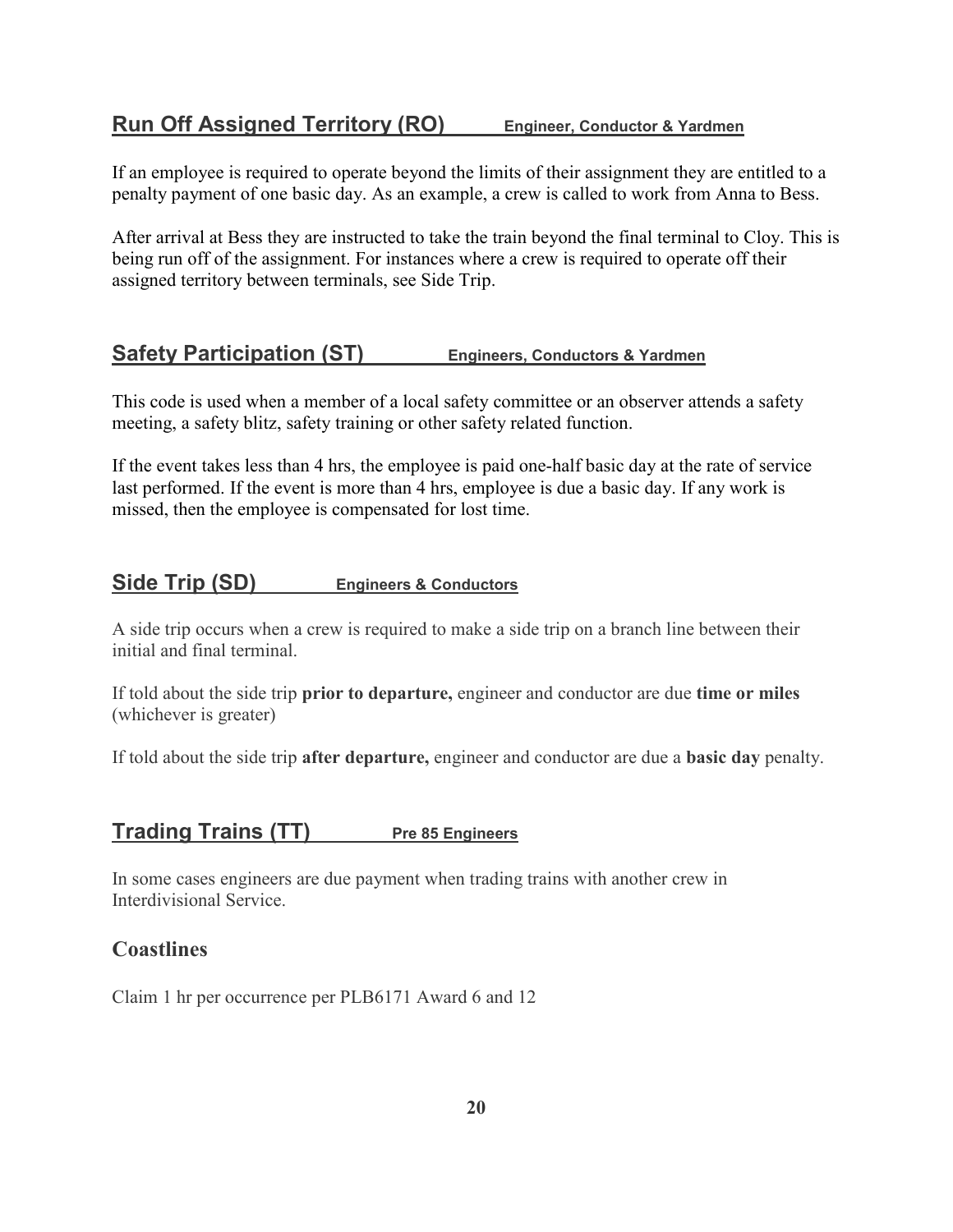#### **Trading Trains cont.**

#### **Eastern/Western**

Belen — Clovis

#### Ark City - Gainesville

Pay per Article 7(c) A(2), More than one class of service.

Road engineers in through freight and passenger service only shall receive full payment for the regular day or trip based on miles or hours applicable to the regular day or trip plus extra compensation on a minute basis for all additional time required in the other class of road service.

The rate paid both for the regular trip and for the additional time shall be the highest rate applicable to any class of service performed during the entire day or trip.

#### Amarillo - Wellington

Amarillo - Enid

If an Amarillo - Wellington crew trades trains with an Amarillo- Enid crew (or vice versa) claim one hour.

#### Clovis — Childress

It is a penalty if a crew in this pool trades trains with a crew in another pool operating over this territory (e.g. Amarillo - Wichita Falls)

## **orthern/Southern**

Temple – Houston Denver - La Junta Trinidad - Denver La Junta - Amarillo Amarillo - Trinidad One hour for each occurrence.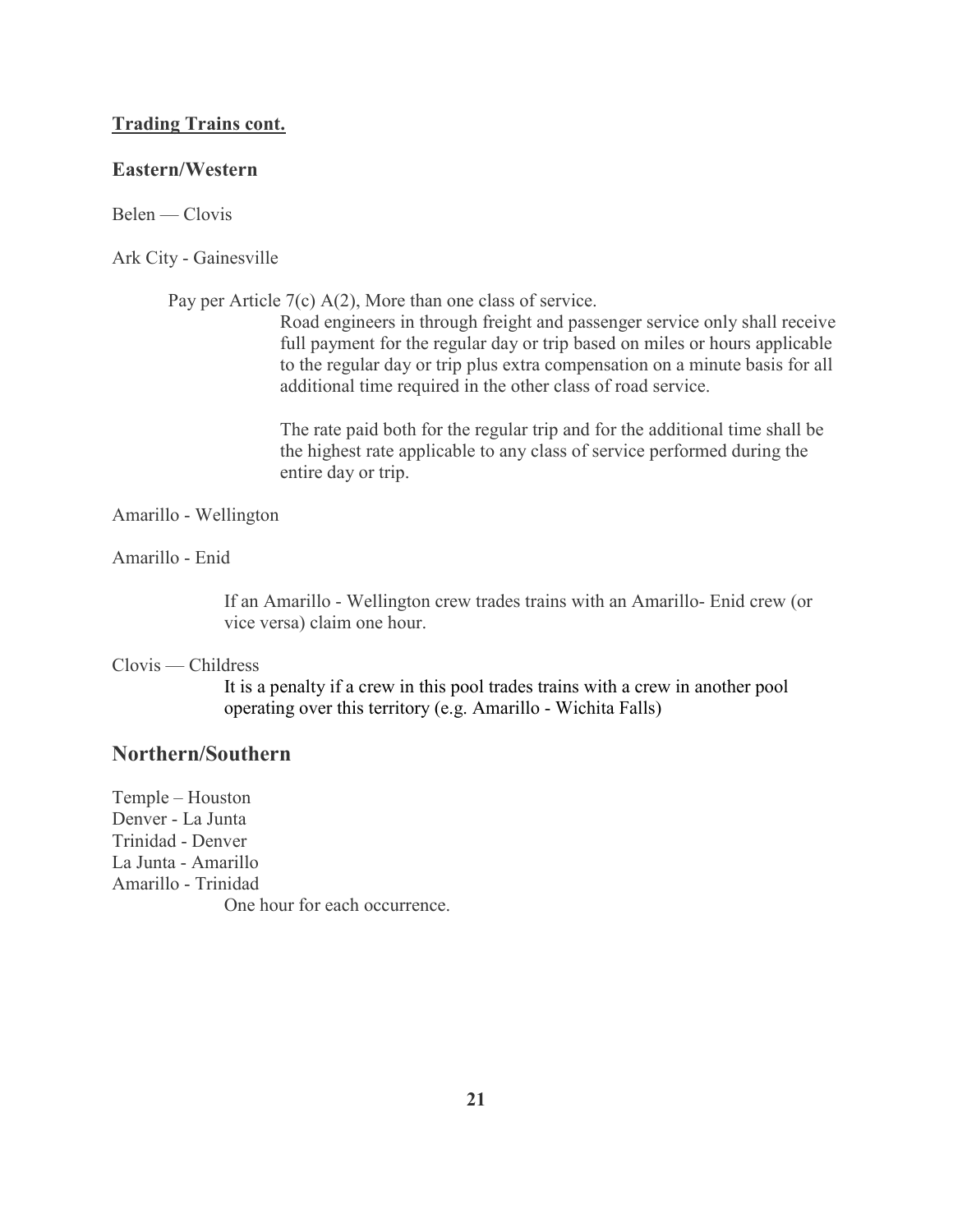#### **Trading Trains cont**

Temple - Galveston

Claim time at minute basis from time first train departs until engineer ties up.

Alliance - Childress

It is a penalty if a crew hi this pool trades trains with a crew in another pool operating over this territory (e.g. Amarillo - Wichita Falls)

## **Trauma Counseling (TC) Engineers, Conductors & Yardmen**

BNSF Policy that allows for paid time off when an employee is involved in a critical incident and is determined by management and/or EAP counselor that he/she is unable to return to work. Time off is paid at the basic day rate.

Please **check local General Notices** for specific policy application.

## **Waiting for Lodging (WL) Engineers & Conductors**

- **BLET:** If a room is not available at the lodging facility where rooms are to be obtained, the engineer will be paid on a minute basis at the pro rata rate paid for the last service performed for all time in excess of 30 (thirty) minutes until a room is available.
- UTU: If a room is not available when the trainman arrives at the lodging facility where rooms are to be obtained, the trainman will be paid on a minute basis at the pro rata rate paid for the last service performed for all the time in excess of 30 (thirty) minutes until a room is available.

It is understood the time under pay will continue uninterrupted if, after arrival at the primary lodging facility, the trainman must be transported to an alternate lodging facility due to no rooms being available at the primary lodging facility. (See PLB 6312 Award 269.)

## **Waiting for Transportation (WT) Engineer & Conductor**

When working in Interdivisional Service and crew has expired on the hours of service, if transportation does not arrive within 30 minutes then claim pay on a minute basis until transportation arrives.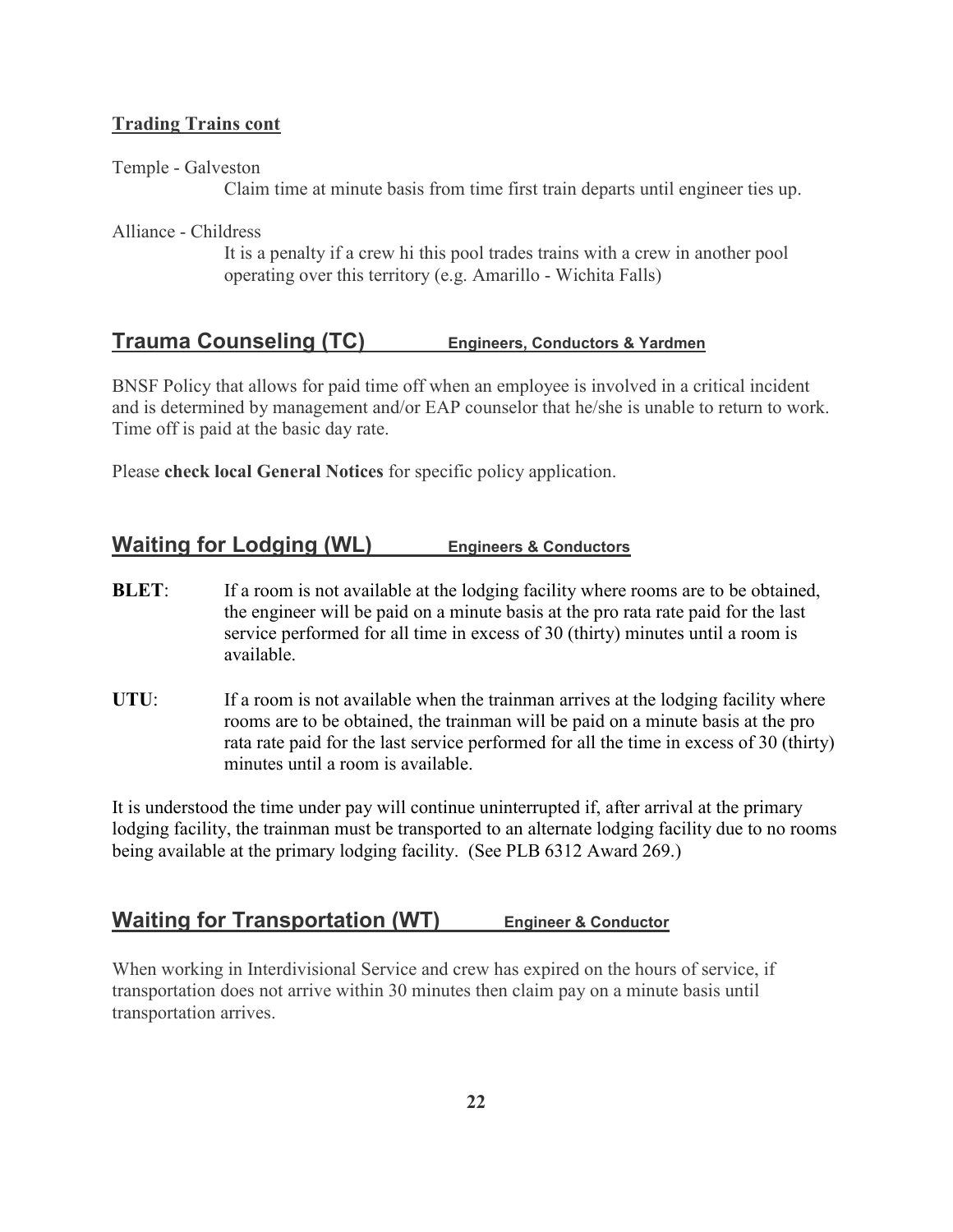# **Working Outside Switching Limits (33)** Pre 85 Yardmen

Code 33 applies when a yard crew is requires to bring in an HOS train from locations up to 25 miles outside of switching limits. Payment is time or miles (whichever is greater) with a one hour minimum. **(Pre-85 only)**

# **Yard Crew Performing Road Service (D2)** Yardmen

A yard crew may provide HOS relief from locations up to 25 miles outside the switching limits.

A Yard crew may service a customer at locations up to 20 miles outside of switching limits.

A yard crew may not perform any other work outside of switching limits. If a yard crew performs any other work, claim code D2 for a penalty day at road rate.

# **Work Train Service (incidental) (62)**

# **orthern/Southern**

When required to perform incidental work train service while working a yard job, claim actual time consumed in work train service with a minimum of 2 hours.

## **\_\_\_\_\_\_\_\_\_\_\_\_\_\_\_\_\_\_\_\_\_\_\_\_\_\_\_\_\_\_\_\_\_\_\_\_\_\_\_\_\_\_\_\_\_\_\_\_\_\_\_\_\_\_\_\_\_\_\_\_** FYI INFORMATION FOR YOUR BENEFIT

# **Board Runaround CODE (BD) Engineers, Conductors & Yardmen**

Anytime one is runaround on the board at the home or away from home terminal you are entitled to a basic days pay. If you are runaround en-route either to the home or the away from home terminal you will maintain your place on the board. Engineers can choose to not take their place back but that will establish your new placement on the board. If you are at the away from home terminal and choose not to take your place back when you contact the caller **make sure they know to move you on the home terminal working board also**.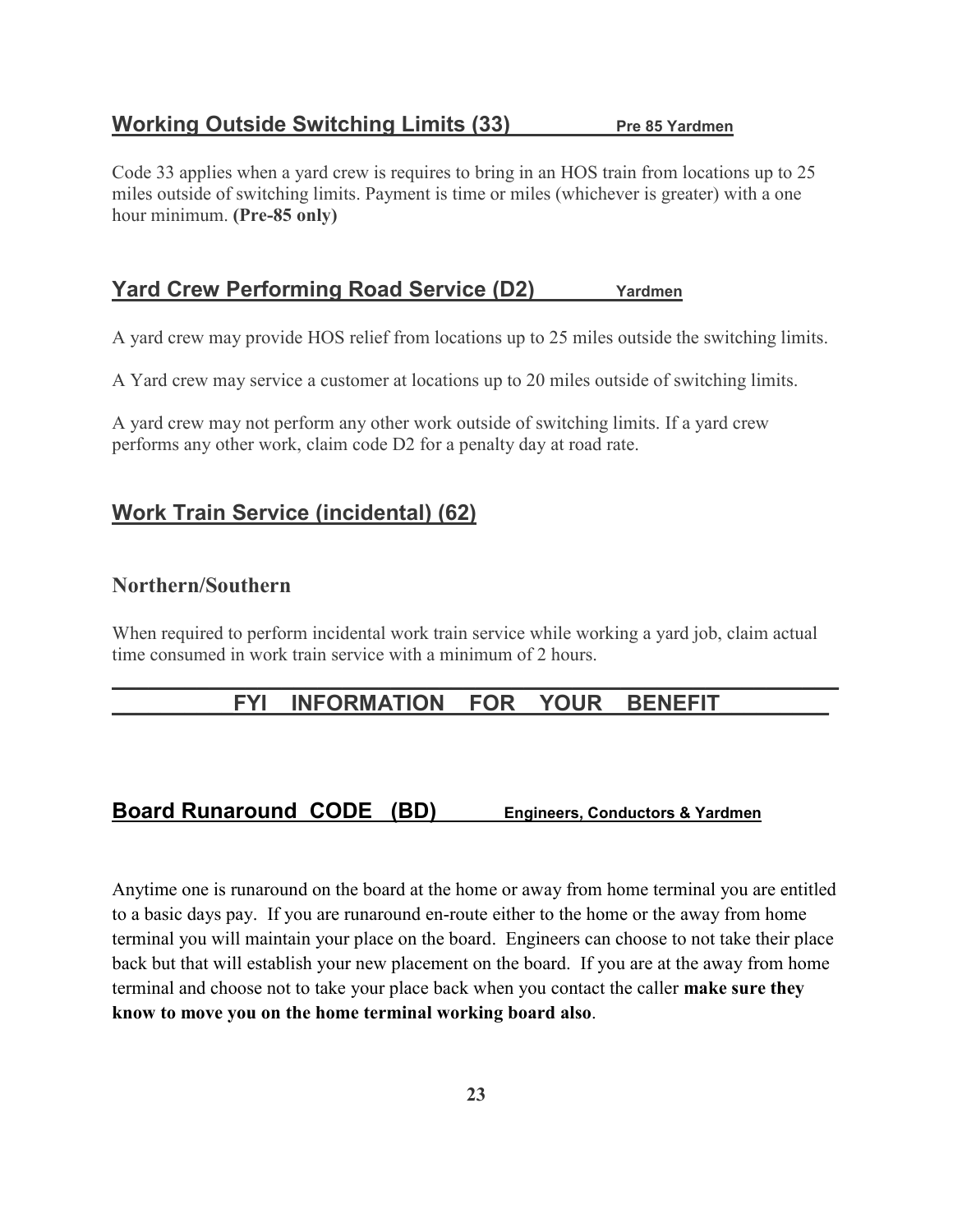# **Mishandling CODE (MC) Engineers, Conductors & Yardmen**

This code should be used when you are assigned to a board, turn or any other placement that you are required to perform or stood to protect as per agreements and was not called. In any instance where your seniority has been violated.

Example: One is working as helper on a yard job, the foreman is off and there is no one that has a message in to protect a foreman's vacancy. A man off the switchman's extra board is called for the foreman's vacancy and the helper is not stepped up to the foreman's position. This would be a case of mishandling and the helper would be entitled to a 100 mile claim.

# **Miscellaneous Contract Violations Code (73)**

This is a sort of catch all code to use when there is not a specific code to use for a certain claim or contract violation. The following example is for a Hostler/Herder:

Example: The Hostler/Herder has been instructed to build a locomotive consist and place it on a train that is built in 106 track. When they get to 106 track and place the power on the train it is hanging out on the lead and will not clear in the track. So the Herder contacts the yardmaster and he instructs them to air up the train in 106 track and shove it all in the clear. There is no code for this so they would use Code 73 and explain what all that transpired. WHO, WHAT, WHY, WHEN, AND WHERE.

## **Incidental Pilot CODE (23) Yardmen**

Code 23 is only due under the following situations. I know they have paid it in the past but the following is the only time it is due, the rest of the time it is part of switching.

Incidental Pilot Service

(c) Yardmen required to perform incidental pilot service extending beyond the hours of the assignment shall receive an additional day at foreman's rate and the first-out extra man shall be allowed one day at the helper's rate of pay.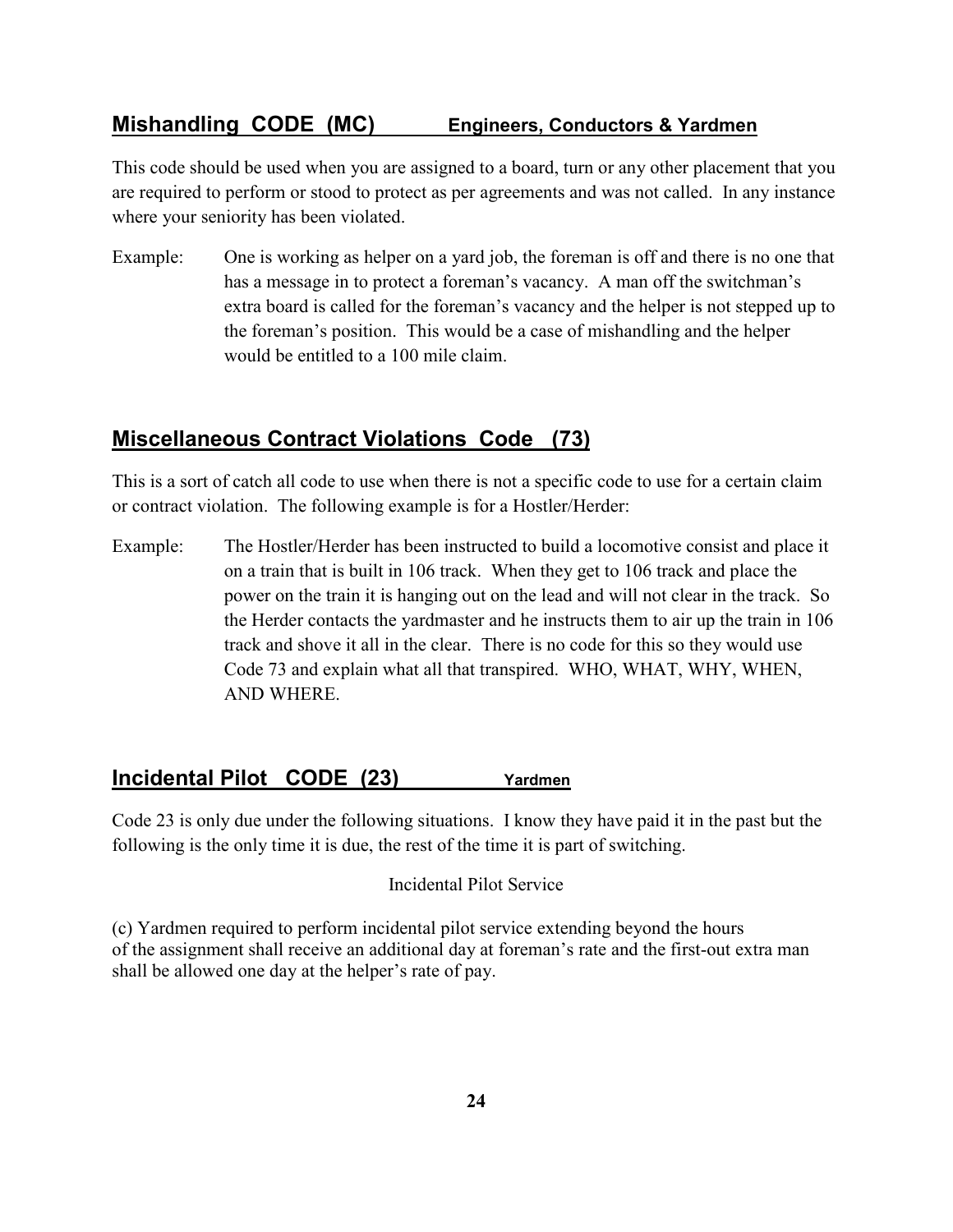# **CALLING ORDER TO FILL HELPERS AND FOREMAN'S POSITIONS IN THE YARD**

# **Helper Vacancies: Refer to Article 9.**

- 1. First out man/woman on board 9 who doesn't stand to double in the same calendar day. By this I mean if you work the 7 o'clock job and stand to work the 2300 job. Now if you work the 3 P.M. job today, and stand to work the 7 o'clock tomorrow, you should be called even though it will be doubling, because it is a different calendar day.
- 2. The next man/woman in line would be someone on their days off.
- 3. The next in line would be a man/woman on board 9, no matter whether they stand to double or not.
- 4. The next place they can go to get someone to work would be a man/woman with a request in to work off of the furlough board.
- 5. Then they should go to the Conductors Extra board, Board 6. A person on board 6 does not have to take a call for the yard if they choose not to. By this I mean they don't have to answer the phone for a helper's job in the yard.
- 6. The last person would be a man/woman off of a Chain Gang turn, or Board 21.

# **Foreman Vacancies: Refer to Article 16(g)**

- 1. The senior promoted helper at that point, whose starting time is within the same spread of hours as that of the trick to be protected, which has made written request for such service.
- 2. By the senior promoted helper assigned on the trick where the vacancy occurs,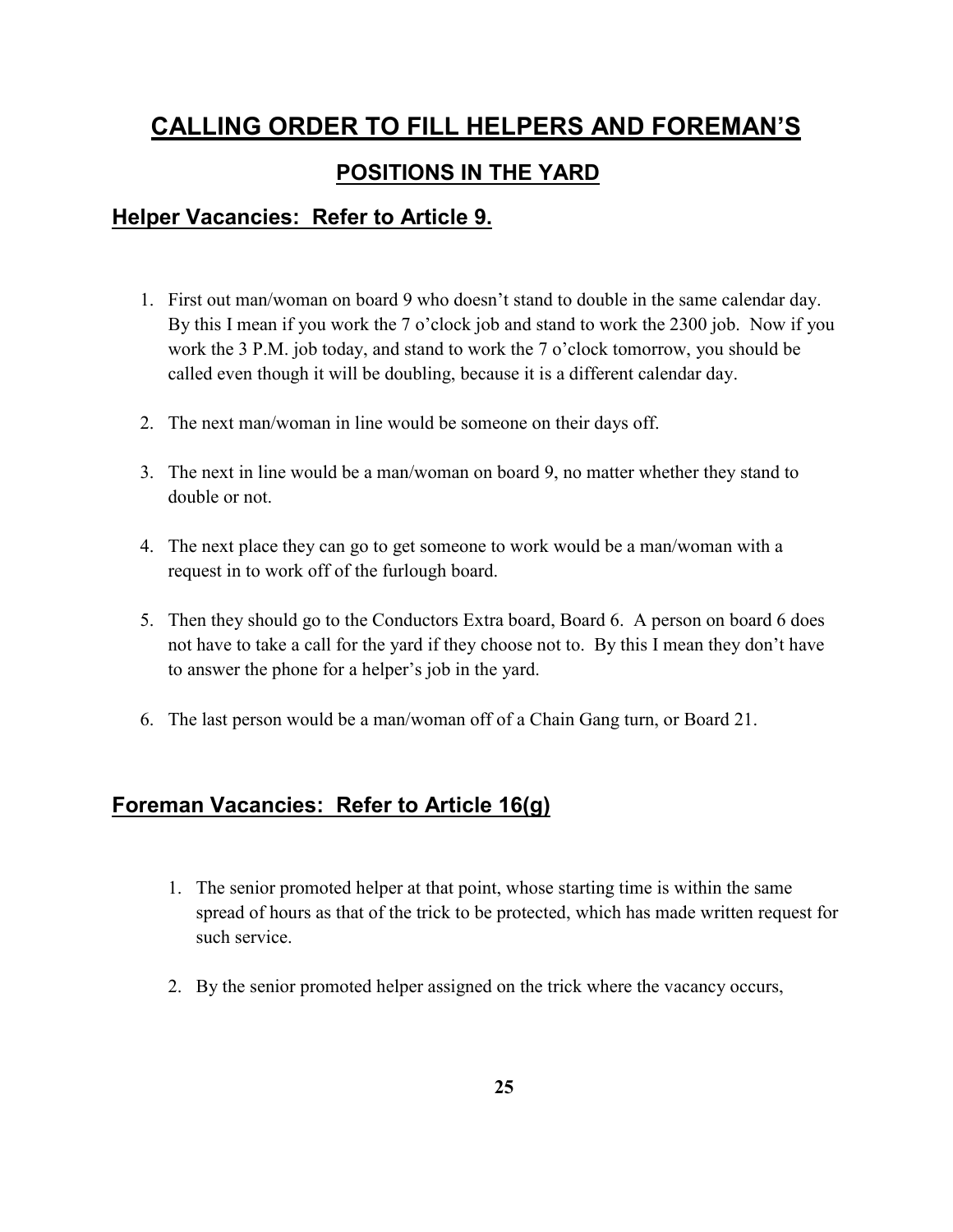3. By the controlling extra board, which would be board 9, and then the order of call Is the same as above.

The first-out man/woman who doesn't stand to double in the same calendar day. A Foreman on their day off The first-out man/woman on Board 9, whether or not they stand to double.

- 4. Man/Woman with a request to work off the furlough board.
- 5. Then they should go to the Conductor's Extra board, board 6, again they don't have to take this call. If you answer you do!
- 6. Then if there is no one rested on the Conductor Extra Board, then they will go to the Conductor's Chain Gang Pool, Board 21.

Any variation from this calling order would constitute a penalty payment under **CODE MC.** 

## **R.I.S.A. Engineers, Conductors and Yardmen**

Under R.I.S.A. the company has made an agreement with the BLET for engineers to be able to lay off under what is called Smart Rest. Under this they can use this to break the number of starts they have or are working on. When one lays off Smart Rest they will be taken off the board for a 24 hour period from midnight to midnight. They will then be marked back up first out at 0001 on the next day after the 24 hours off. If you have been taken off the board for 6 straight starts you will be placed back on the board first out at the expiration of 48 hour.

If you are on the extra board and you have six straight starts you will be pulled off the board for 48 hours, if you have 7 straight starts you will be pulled off the board for 72 hours, and this lay off will go against your guarantee.

To break the number of starts one has, you must not have a start in a 24 hour period from midnight to midnight of any calendar day.

Example: You are called to go to work on Wednesday at 4 pm, and you tie up at 2 am on Thursday, then you are not called to go to work until Friday at 1205 am.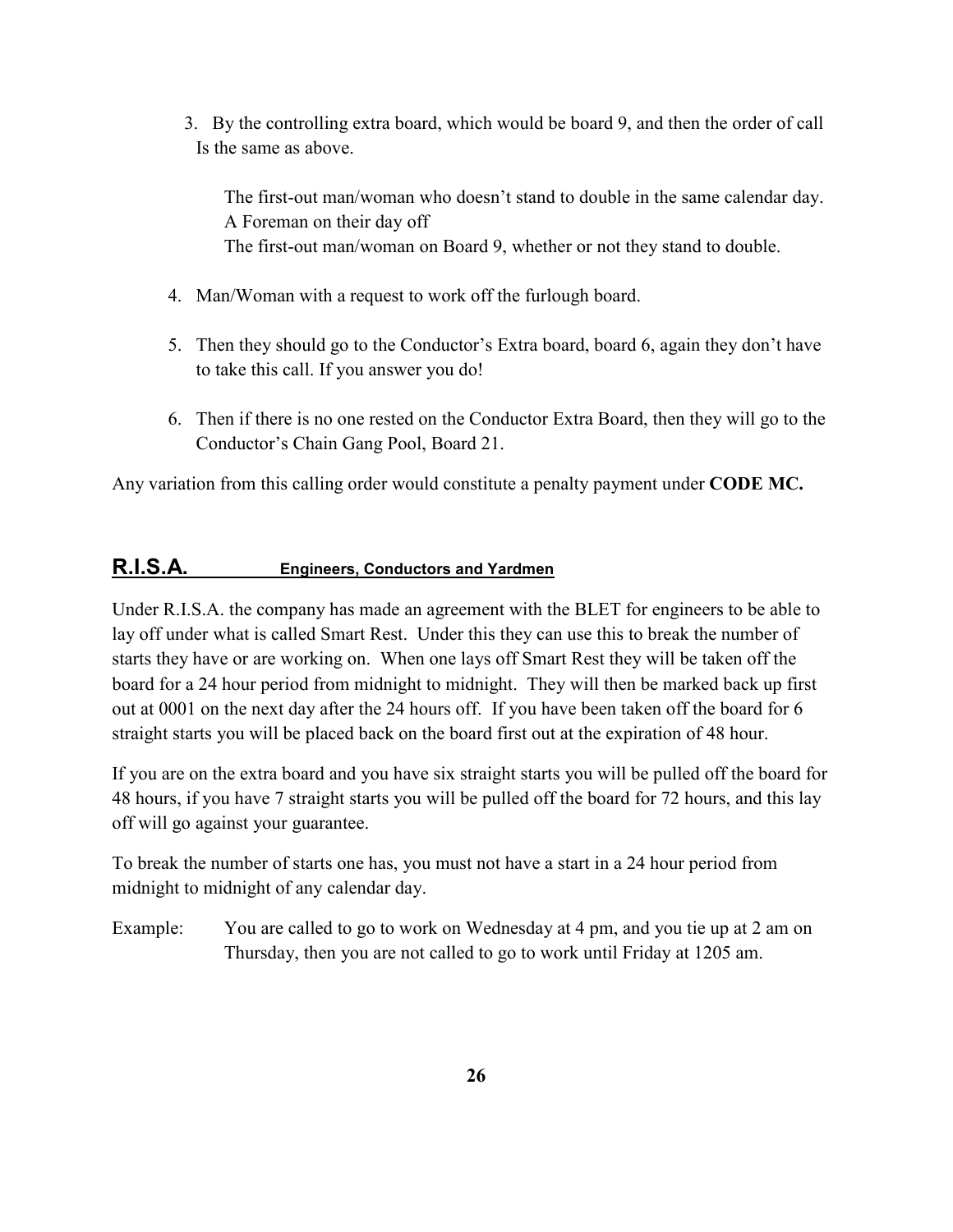There is a 24 hour period where by you did not have a start so your starts will begin again.

NO, deadheads do not count as a start, with one variation - a deadhead on the 7th day will trigger the 72 hour rest period.

## **Claims on R.I.S.A. Conductors & Yardmen**

Regarding the Rail Safety Improvement Act "*RSIA*", and regarding what the Carrier has done that is in violation of our Collective Bargaining Agreements "*CBA*" the UTU has taken the stance that out Collective Bargaining Rights are being violated and for the now please claim the following under CODE 73.

Please follow the information provided below as to how to submit a claim dealing with RSIA versus wages and working conditions.

Remember, we have sixty (60) days to submit a claim and our plans are to provide you with the language for your claim(s)

Any and all claims associated with RSIA versus wages and working conditions should start with –

**Without prejudice to the Organization's position that what is involved is a "major" dispute under the Act, I am claiming . . . . . . . .** 

Always remember that all claims should provide language indicating, **who**, **what**, **when**, **where** and **why**.

# **The below is an example**,

 "*Without prejudice to the Organization's position that what is involved is a "major" dispute under the Act, I am claiming 154 miles account on July 16, 2009 the Toledo Local was restricted from working our 6th day, we worked five days this week July 11 through July 15, inclusive and were denied work on the 6<sup>th</sup> day as a result of the Carrier erroneously interpreting and applying the Rail Safety Improvement Act.*"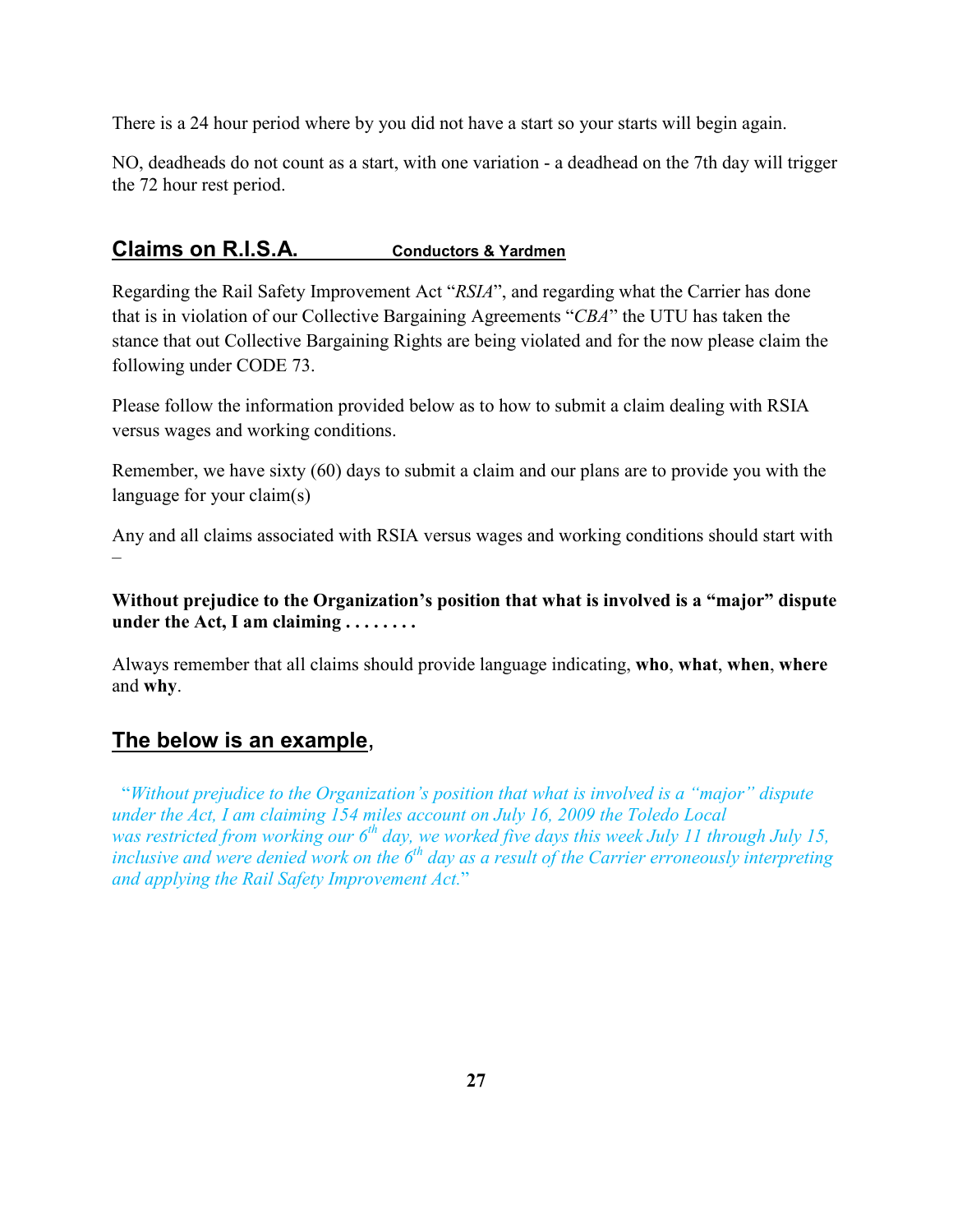If the Carrier called an extra crew to work the  $6<sup>th</sup>$  day then that information should also be provided in the claim. Please do not complicate the claims by compounding violations; keep the claims as simple as possible and by that do not make multiple penalty claims on the same ticket; I need stand-alone claims for each and every violation.

Please see the below examples for a claim for a combo board employee and a yard employee

**COMBINATION EXTRA BOARD:** Without prejudice to the Organization's position that *what is involved may be a "major" dispute under the Railway Labor Act, claim extra board guarantee payment (and if the employee knows the actual total amount reduced then that actual amount should be claimed) for the period of time from (Time, MM/DD/YY) to (Time, MM/DD/YY) due to being withheld from service and as a result of the Carrier erroneously interpreting and applying the Rail Safety Improvement Act.***"** 

*SWITCHME'S YARD EXTRA BOARD: Without prejudice to the Organization's position that what is involved may be a "major" dispute under the Railway Labor Act, claim extra board guarantee payment (and if the employee knows the actual total amount reduced then that actual amount should be claimed) for the period of time from (Time, MM/DD/YY) to (Time, MM/DD/YY) due to being withheld from service and as a result of the Carrier erroneously interpreting and applying the Rail Safety Improvement Act.***"**

# **Trading Trains (TT) Conductors and Post 85 Employee**

Currently we are trying to get a ruling on the 329 Award for "Section Seven" which states, If a crew is required to exchange train en route, the crew will be paid the full mileage of the trip Clovis to Belen or vice versa.

We are asking that everyone turn in a claim for TT, for full district miles account having to trade trains on the run between Clovis and Belen. Include in the claim, the train you were called on, the train you were swapped to, milepost of where you were swapped and the time, and also the time from when you were swapped until you arrived at the final terminal. Also who instructed you to swap.

Always remember that all claims should provide language indicating, **who**, **what**, **when**, **where** and **why**. (See Example on Page 35)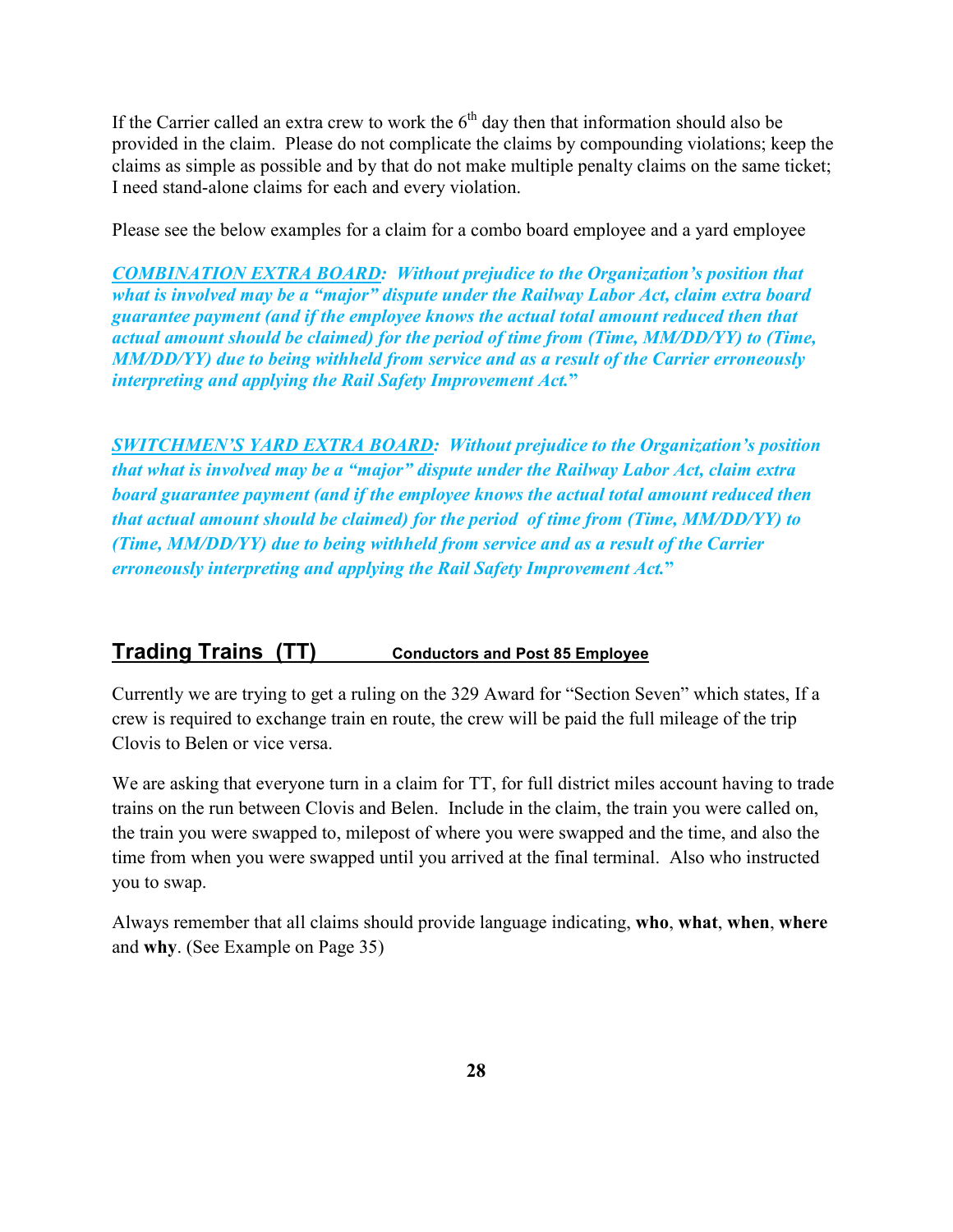# **THE BELOW I FORMATIO PERTAI S WHE WORKI G O E OF THE FOLLOWI G FORMER SA TA FE ALLOCATED YARD JOBS:**

CLOR203, CLOR401, CLO0101, CLO0102, CLO0104, CLO0201, CLO0204CLO0301, CLO0302, CLO0304, CLO0402, CLO0404, CLO0501, CLO0502, & CLO0503

\*\*\*\*\*\*\*\*\*\*\*\*\*\*\*\*\*\*\*\*\*\*\*\*\*\*\*\*\*\*\*\*\*\*\*\*\*\*\*\*\*\*\*\*\*\*\*\*\*\*\*\*\*\*\*\*\*\*\*\*\*\*\*\*\*\*\*\*\*\*\*\*\*\*\*\*\*\*

ALL arbitrary claims MUST be given to the ATM or Yardmaster before you tie up so they can mark it down. If you do not give it to them, your claims may get declined.

#### **Meal Period CA Code (22):**

**1 st penalty** = 6 miles not 6.3 miles (Early meal if started prior to 4.5 hours on duty or Late meal if not started prior to 6.0 hours on duty)

2<sup>nd</sup> penalty = 12 miles not 12.6 miles (If meal period is not allowed to start by 7.0 hours on duty)

 $3<sup>rd</sup>$  penalty = 50 miles plus  $2<sup>nd</sup>$  penalty of 12 miles for total of 62.0 miles (No meal period with over 10.0 hours on duty. We must request a meal at the  $7<sup>th</sup>$  hour and be declined the meal. Make note of the time and who declined the meal, not their title but who.)

#### **Hanging on to Side of Car (HO)**

Whenever a crew member is required to ride the side of a car in excess of one mile he may be entitled to additional compensation. **If the crew would have used a caboose to make the move prior to the elimination of cabooses**, then the employee is entitled to **a two (2) hour payment.**

#### **CA Code (RE):**

Code RE is only payable when you are working a job that is advertised as remote. If you are working on a relief job (CLOR203, & CLOR401) and are covering a job that is advertised as conventional, such as the CLO0204, RE payment is NOT due. All other times, Code RE should be claimed regardless whether you have an engineer or use remote boxes.

#### **Board 9 subject to call**:

While working CLOVIS board 9, ALL occupants on the board are subject to call beginning 1  $\frac{1}{2}$ hours before the first job goes on duty of each shift and through the time the last job goes on duty of each shift per Article 10 of the agreement.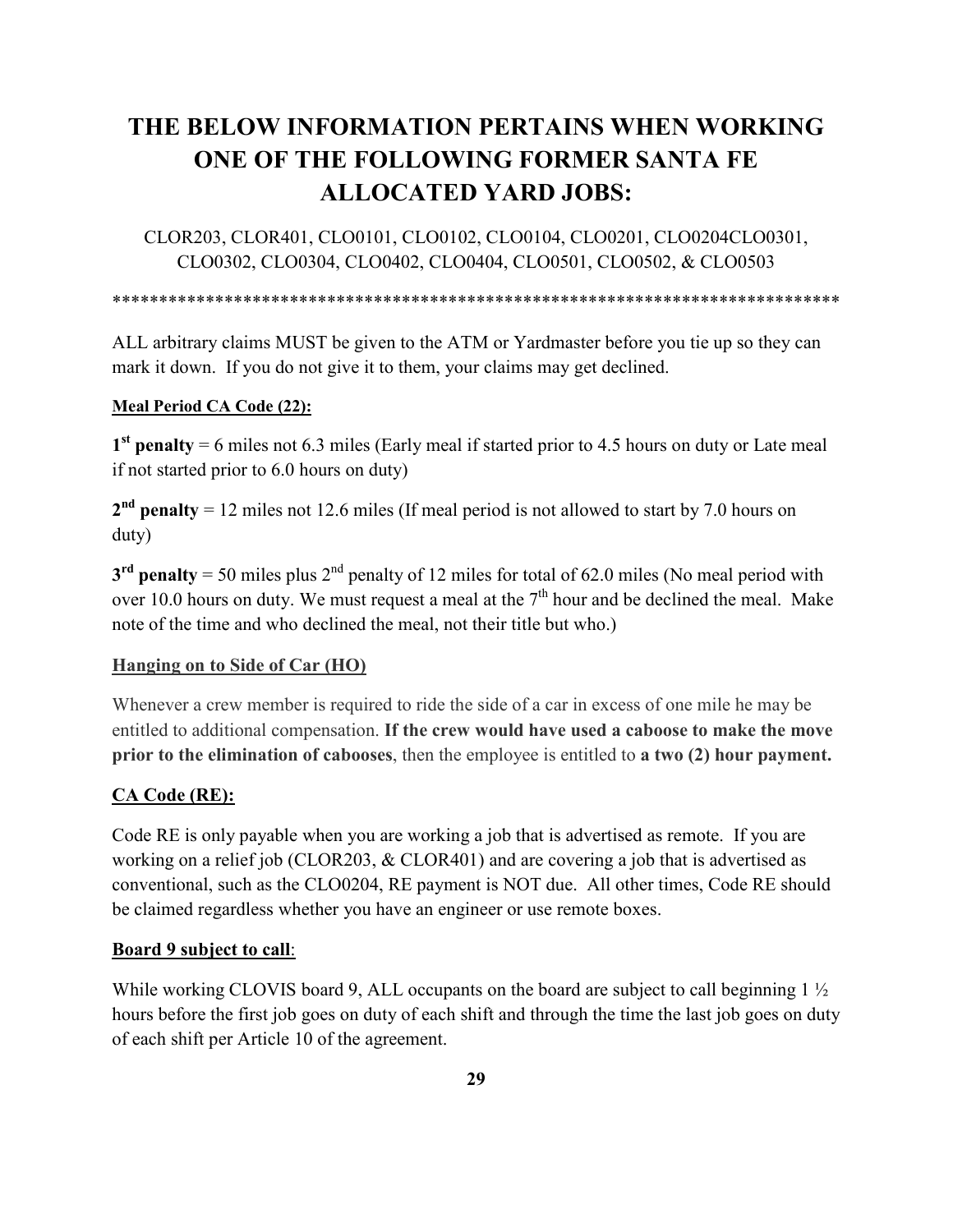| $1st shift$ : $0730 - 0759$ |                                                          |
|-----------------------------|----------------------------------------------------------|
| $2nd shift:$ 1445 – 1559    |                                                          |
| $3rd$ shift: $2330 - 2359$  | (These times are based off start times as of $2/14/09$ ) |

#### **You are not subject to call before or after these times.**

If you receive a call outside of these times and answer the phone, you are stuck to the job. If you do not answer the phone and are then laid off by crew management, please contact me so the appropriate claim may be filed (refer to Article 10 C).

#### **Filling of vacancies on board 9:**

If a foreman vacancy appears on board 9, refer to Article 16 G, page 30 of the agreement for the calling order. The carrier should use the oldest assigned helper whose start time is in the same block as the vacancy who has a letter to work emergency foreman work. If there are no

foreman who have a letter of request for extra work, then the helper assigned to the job should be moved to the foreman position and the helper position should be filled off board 9.

If a helper vacancy appears on board 9, refer to Article 9, page 13 of the agreement for the calling order.

When the calling orders are not followed, a claim is due to the first out rested and qualified employee(s) on the board.

If the helper and foreman positions are vacant on the same job at the same time and both are filled by board 9, the oldest man in seniority qualified to work is suppose to be called first and given the option of their choice. If the older man is not called first and the younger of the two ends up on the foreman vacancy a claim should be filed for the difference in foreman pay plus fifty miles.

ALL DECLINED CLAIMS SHOULD BE FORWARDED TO THE APPROPRIATE LOCAL CHAIRMAN AS SOON AS YOU GET THEM SO THEY CAN BE REVIEWED AND HANDLED ACCORDINGLY.

## **SF YARD L.C: GARY EDGE #019**

## **SF ROAD L.C: ART MOFFETT #111**

**You have 60 days to file a claim from the date of the violation. Be sure when you file your claims you answer the five W's: Who, What, When, Where, Why**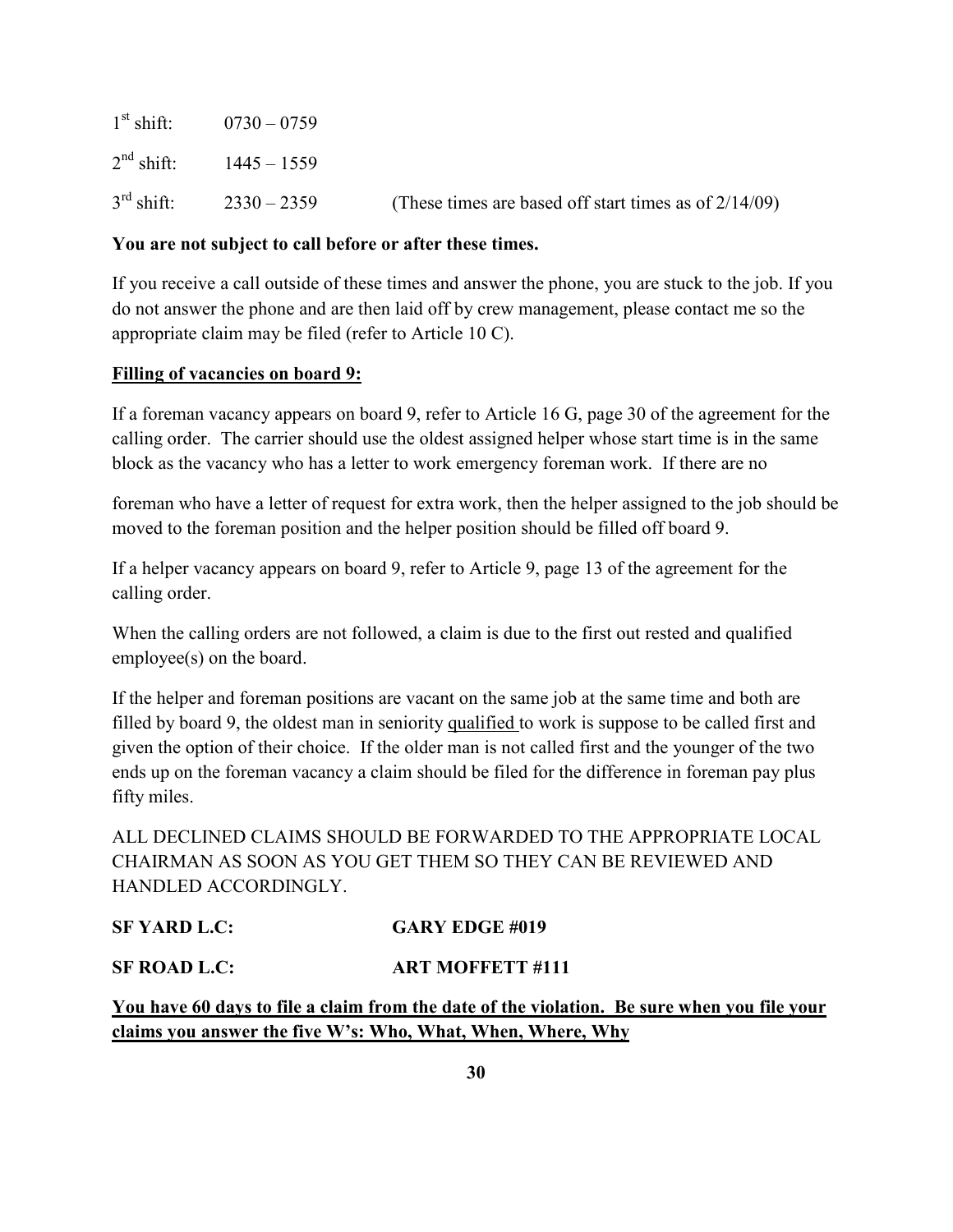**CODE Y-1, Y-2,** on this claim not only would it be brakeman's wages for conductor only violation by making two moves at the final terminal, but it would also be a 100 claim for the two first out men on the Clovis switchman's extra board.

#### **CODE IM Road Crew**

On train H BARALT1 07A, came in Clovis yard into 106 track and was instructed by Clovis ATM to make two moves at the final terminal. The ATM was instructed that it would constitute a penalty payment of brakeman's wages, and his reply was he knew it would, but he insisted that the work be performed anyway. So as instructed the road crew made a set out of the head 12 cars from 106 track to 104 track, head car line 1 being ATSF 123456, and line 12 being BN 6543, then proceeded to 109 track as instructed by ATM and picked up 9 cars with head car line 1 being CTX 2323, and line 9 the rear car which was EJE 22222, these nine cars were taken from 109 track back to 106 track and placed on head end of train left in 106 track after setting out the head 12 cars to track 104. Crew claims full district miles of what a brakeman would have made had he been part of the crew.

**A copy of this claim should be left for the two first out men on switchman's extra board or given to the local chairman, so that he can put in a ticket for the yard crew which would be as follows:** 

#### **CODE 73 Yard Crew**

Claiming 100 miles for the two first out men Mr. \_\_\_\_\_\_\_\_\_\_ & Mr. \_\_\_\_\_\_\_\_\_\_\_\_ on such and such date, account road crew came into Clovis yard and was required to make two moves at the final terminal with switch crews on duty. This work should have been yard work and if there were no crew available to perform this work then the carrier should have called men/women off the switchman's extra board. Mr.  $\&$  Ms. were the two first out persons on the switchman's extra board and they were deprived of the opportunity to work and thus lost wages by having the road crew perform this extra work at the final terminal. Please refer to Article 24, Road-Yard movements on page 38 of the Schedule Governing Rates of Pay and Working conditions for Yardmen. This penalty claim should be above guarantee rate of pay for these two individuals. Also reference the Road Claim number if you have it.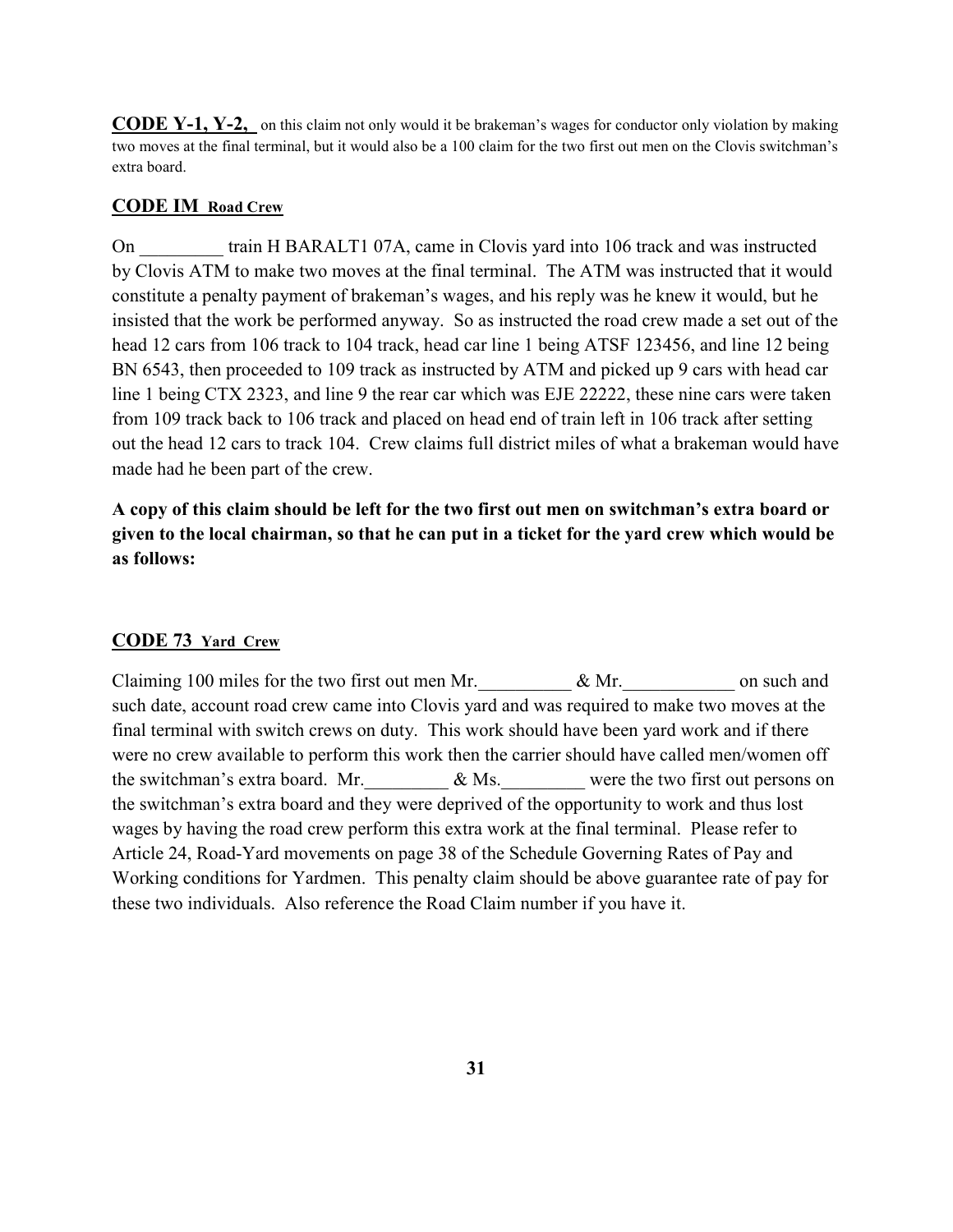**CODE MC** on this claim, claimant was deprived of seniority move from helper to foreman.

Claiming 100 miles account of seniority mishandling account on 10/13/09, I was deprived of opportunity of working the foreman position on my job Y CLO3041 13A. I was the senior promoted helper on the job and no one was canvassed to protect the foreman position on the job I was working. Per Article 16 Item (g), (2), I should have been moved to the foreman position when the vacancy occurred or at least been canvassed and given the choice. I even went to the extent of calling the crew caller and requested to be the foreman on the job and was told to let the computer do its job. As records indicate on the call board the computer was over written and per Clovis TM\_\_\_\_\_\_\_\_\_\_\_ instructions was to go straight to board 6, which is the Conductor's extra board. This is a blatant violation of the Yardman's Agreement thus claim for 100 miles.

**CODE 76** on this claim one is claiming make-whole account being set up off of their turn to protect other than through freight service.

\_\_\_\_\_\_\_\_\_\_\_ claims make-whole, difference in rate of pay for trip rate of a round trip from Clovis to Belen. On 10/23/09 I was set up off my turn to protect a vacancy in Clovis yard on second trick yard job Y CLO2041 23A, due to there not being any rested or available men on the Switchman's or Conductor's extra board and after canvassing the yardmen on their days off I was called to protect vacancy. This job went to work at 1530 hours and my turn was called in through freight on 10/23/09, and my turn was protected by John Doe called on duty at 1800 hours on train G MTLSWA9 22A. Out of Belen on 10/24/09 my turn was called at 1530 hours on train Z NBYWSP9 23A, by John Doe again. I am claiming this make whole for the trip rate from Clovis to Belen and back plus any arbitraries that are applicable.

**These claims may seem lengthy to some but you have to tell a story in the event it goes to an arbitrator. An arbitrator may have no idea about what you are talking about thus you have to try and make it as clear to them as you can, the same as you would when trying to explain something to a child. The more information the better!**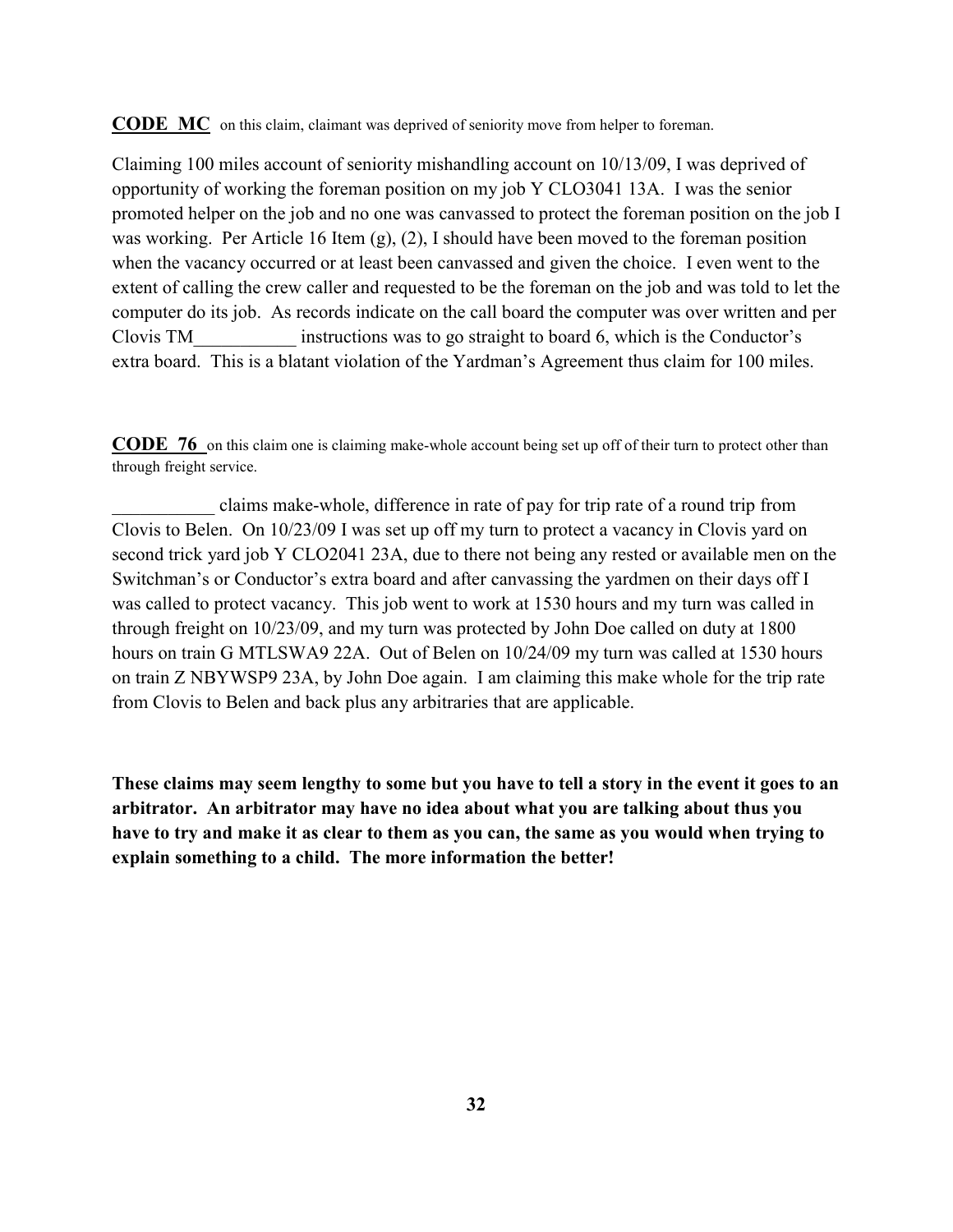**CODE IM** on this claim the crew was a conductor only crew and was instructed to swap train with a train that had a full crew and they had already performed 3 switch moves and had at least one more to make. The claim is not because the crew they swapped with had a brakeman but due to all move go with the train and they had to make an additional move which qualified them for one way miles of what a brakeman would have made had he been a part of the crew. Example of conductor only violation for code IM or making two moves at the final terminal is in the first example CODE Y-1, Y-2.

Crew of \_\_\_\_\_\_\_\_\_\_ and \_\_\_\_\_\_\_\_\_\_\_\_ claim code IM, one way miles of what a brakeman would have made had he been a part of the crew account of having to make more than 4 moves on train M CLOBEL4 19A. We were a conductor only crew called out of Clovis on train Z ALTLAC3 19A, and en-route to Belen we were instructed by the dispatcher to swap with the crew on the M CLOBEL4 19A at Pedernal. The crew we swapped with had a brakeman and had made several moves prior to our swapping with them. The moves that the crew we swapped with consisted of  $1<sup>st</sup>$  move was to pick up 6 cars out of the house track at La Lande first car was a BN 12345 and the sixth car was BN 987456 and these cars were placed in the train behind line 10 a ICG 7575757, the 2<sup>nd</sup> move was made at Vaughn where they set out five cars out of the middle of the train to track 108 West end, the first car was ATSF 222222, and the fifth car was BN 121212. Then the crew went to Pedernal where they had to switch cars around to pick 10 cars of ballast. The 3rd move was to set 5 cars ATSF 1212145, through ATSF 232235 from 3141 track to 3143 track then  $4<sup>th</sup>$  move was to pick up 10 cars out of 3141 track and place them on the head end of the train, the head car picked up was BNSF 252569, through BNSF 659597. We were swapped to the train at this point and had work orders to set out 1 car line 22 BN 265986, car full of track panels to be set out at Mountain Air, this would constitute the  $5<sup>th</sup>$  move which would also qualify our crew for the brakeman's wages. Upon arrival at Mountain Air we contacted the dispatcher and informed him of our work and that it would constitute a penalty payment and he gave us his initials which were G.G.C and also the Chief Dispatchers initials which were P.B.J., so we then commenced to perform the work then the  $6<sup>th</sup>$  move came in on arrival in the Belen yard where we had to yard our train in 7109 track and double the head 15 cars to track 7104, line one BNSF 252569 through line 15, ICG 765432 then take power to the round house. Per 1992 Crew Consist Agreement under the Q & A,  $#24$  a conductor only can swap with another conductor only crew but all moves pertaining to that train stay with the train and the conductor. We inherited 4 previous moves and then we were required to perform 3 additional moves which qualified us for the brakeman's wages.

**A great source to review any contract for Conductors and Yardmen is the General Chairman's Web Site at: http://gca-009.utu.org/UTU\_Web/**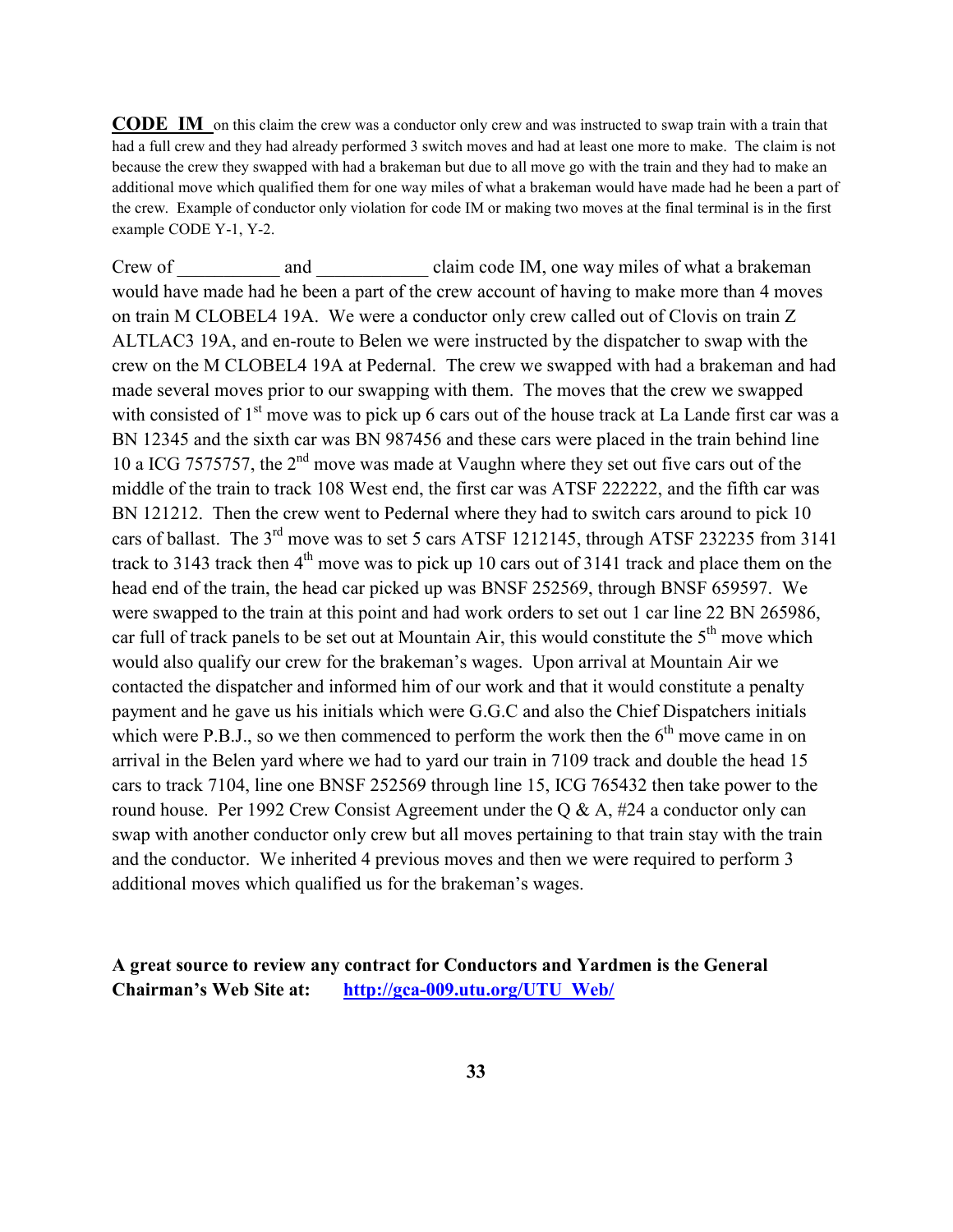#### **Engineers 7-day Yard Assignments Claim**

**As you know the Carrier has issued bulletins to assign the remaining 7 day yard jobs as 5 or 6 day assignments.** 

**Therefore, we will be filing time claims for those jobs that have been reduced to 5 or 6 day assignments in violation of our agreement. At locations that do not have a 5-day work week agreement the engineer should file the following claim when he is mandated to take one or more rest days.**

**Claim basic day at yard rate due to the fact that the carrier has arbitrarily assigned me (one or two) rest day(s) in violation of my CBA. My agreement provides that yard jobs are to be assigned seven days per week. The Hours of Service provisions of the RSIA prevent me from working more than six consecutive days. As a result of this statutory change engineers have been self-regulating as has been historically done to comply with Federal HOS laws. There is no Federal requirement or CBA that allows the Carrier to arbitrarily assign me a day off.**

#### **Claim for Engineer Board Runaround on Deadheading**

**(Example)** 

(Your name) claims 130 miles board runaround and employee mishandling account of being runaround on Board 22 out of Belen on (give date). I was first out on Belen board 22 and (name of who ran around you) was called around me to deadhead to home terminal on (give the symbol I BELCLO? ??). Per FRA I do not have to be rested to deadhead from the away from home terminal to the home terminal to get my rest. Also per FRA I can be called prior to receiving 10 hours of undisturbed rest to be notified that I am deadheading to my home terminal for rest. Thus I should have been called ahead of (name of person running around you), since I was ahead of him on board 22 when called out of Clovis and I received my place back and was ahead of him at the away from home terminal and thus should have been called out ahead of him.